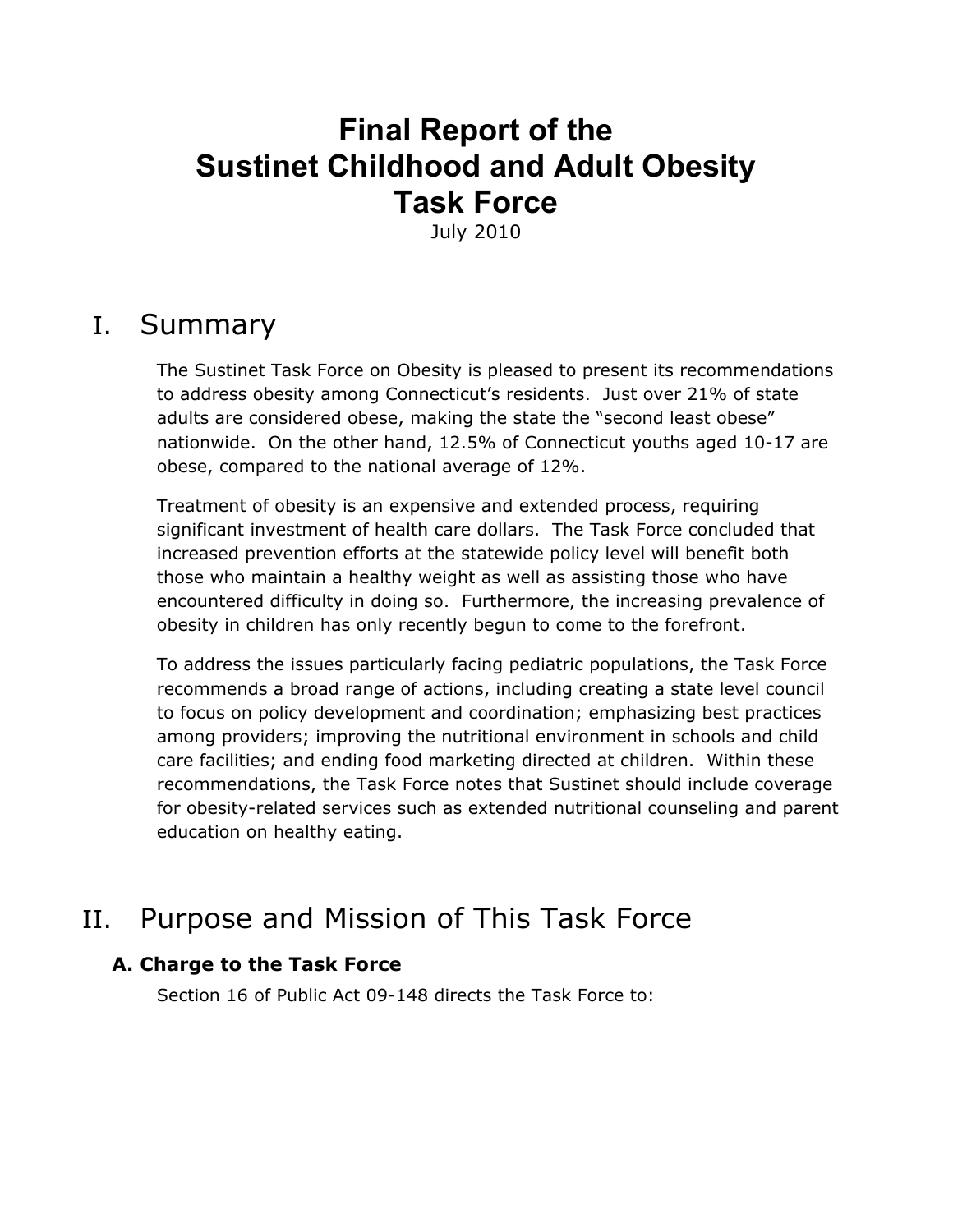- 1. Examine evidence-based strategies for preventing and reducing obesity in children and adults and develop a comprehensive plan that will effectuate a reduction in obesity among children and adults
- 2. Develop recommendations in the context of overall SustiNet goals:
	- improve the health of state residents
	- improve the quality of health care and access to health care
	- slow the growth of per capita health care spending
	- promote effective management of chronic illness
	- promote effective preventive care
	- reduce racial and ethnic disparities as related to health care and health outcomes
- 3. Submit a report containing its recommendations to the SustiNet board by July 1, 2010.

## **B. Members of the Task Force**

The Task Force is comprised of co-chairs Lucy Nolan (End Hunger, CT!, Hartford) and Marlene Schwartz, Ph.D. (Rudd Center for Food Policy and Obesity, New Haven) and four members: Christine Finck, M.D. (Connecticut Children's Medical Center, Hartford), Andrea Rynn (Danbury Hospital, Danbury), Jennifer Turner (Girl Scouts of America, Hartford), and Neil Vitale, M.D. (Pediatric Associates of Connecticut, Southbury).

## **C. Methodology**

The Task Force first met on November 6, 2009 at which time a meeting schedule was adopted. Over the course of its schedule of meetings, the Task Force heard presentations from a wide variety of stakeholders. A complete list is in Appendix A.

# III. Obesity and Nutrition in Connecticut

# **A. Obesity in Connecticut**

## 1. Defining And Measuring Obesity

In the field of public health, "obesity" and "overweight" are defined using Body Mass Index (BMI), which is calculated by dividing weight (kg) by height (meters) squared. Table 1 presents the accepted BMI ranges for each weight category. For example, if a woman who is 5'6" tall weighs between 115 and 154, she is in the normal weight range. If she weighs between 155 and 185 she is considered overweight. If she weighs 186 pounds or more, she is considered obese.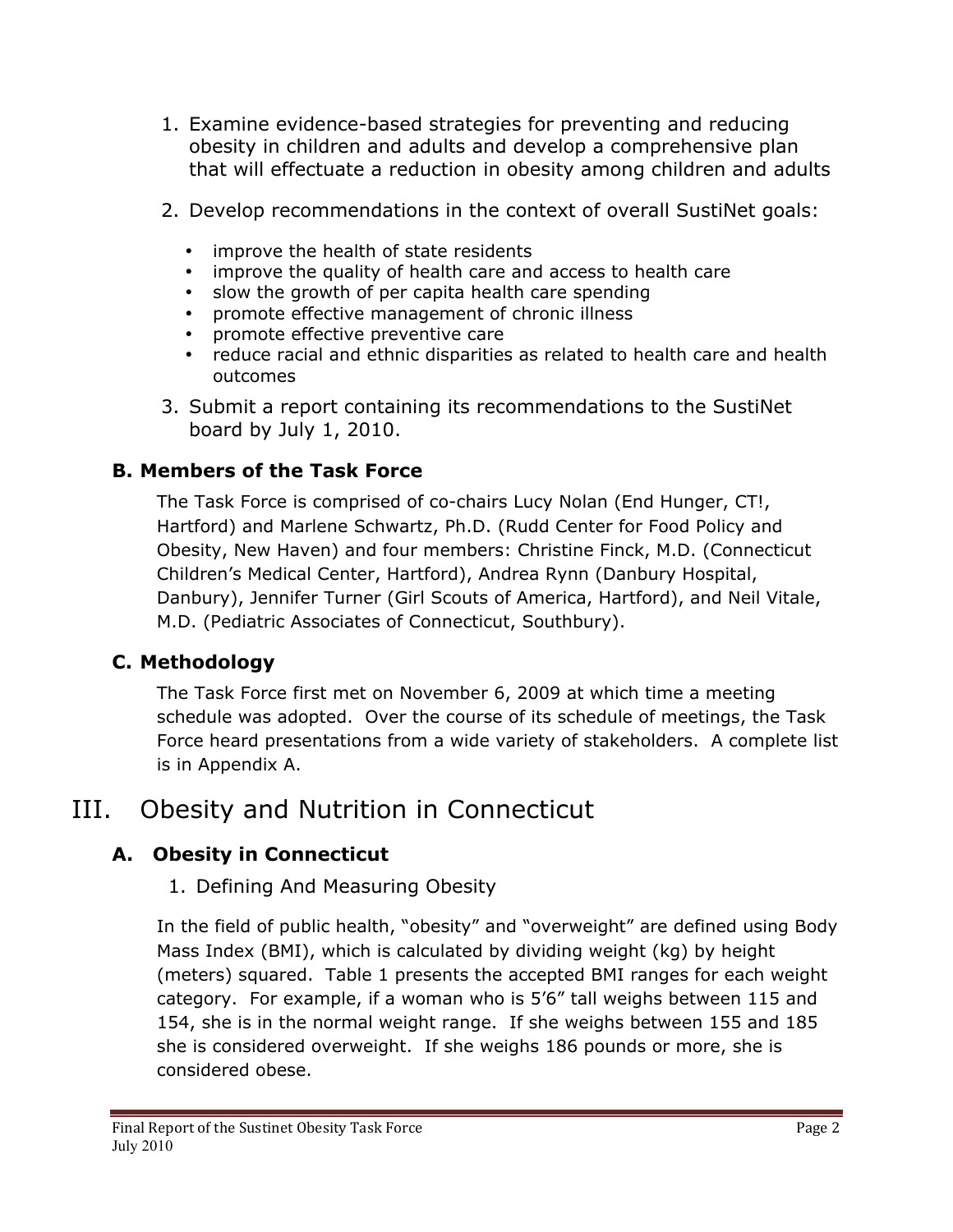|                | BMI            |
|----------------|----------------|
| Underweight    | Below 18.5     |
| Normal         | $18.5 - 24.9$  |
| Overweight     | $25.0 - 29.9$  |
| <b>Obesity</b> | 30.0 and Above |

#### **Table 1. Weight categories for adults**

The Task Force spent considerable time discussing the positive and negative aspects of using BMI as an index in Connecticut. **The Task Force feels that BMI is not a sufficient measure to diagnose individual obesity**. For example, BMI may overestimate body fat in athletes and others who have a muscular build, and it may underestimate body fat in older persons and others who have lost muscle mass.

It is important to understand that when assessing children between ages 2 and 18, the 25 and 30 cut-off points for overweight and obese are not appropriate. Instead, it is necessary to compute the percentile for the child's BMI based on age and sex. The CDC provides tools to do this on their website:

http://www.cdc.gov/healthyweight/assessing/bmi/childrens\_bmi/about\_childrens\_bmi.html

This method compares a child's BMI to the normal range of children's BMIs of the same age and sex. Therefore, if a child is at the  $85<sup>th</sup>$  percentile, it means that he/she is larger than 85% of all children of the same age and sex. This is the standard cut off for being considered overweight among children. If a child is at or above the 95th percentile, he or she is considered obese. **The Task Force feels strongly that the diagnosis of overweight or obesity should only be provided by the child's health professional, who has access to the child's measurements over time.** For example, there is a difference between a 10 year old child who has been in the  $70<sup>th</sup>$  percentile every year since age 5 and a child who was in the  $30<sup>th</sup>$  percentile between ages 5 and 9, and then at age 10 suddenly climbs to the 70% percentile. Consistent growth along the same percentile line of the chart suggests that the child is growing appropriately. Sudden jumps, either up or down, suggest that there may be a problem in the child's eating or activity level. These circumstances require the attention of a health professional who can do a thorough examination of the child and learn more about the child's historic and current eating and activity patterns. Once the professional has this information, possible interventions may be recommended.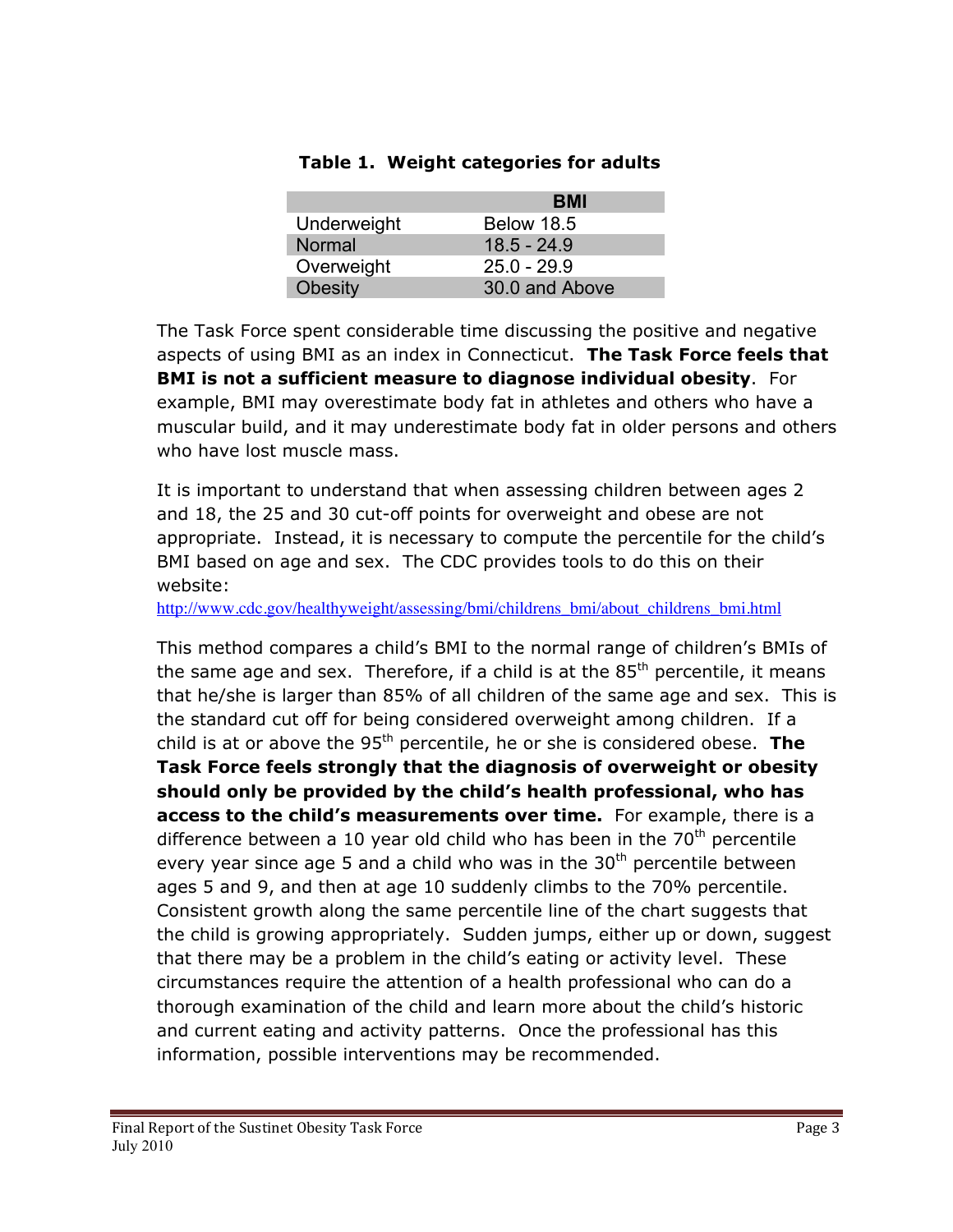While the Task Force acknowledges the limitations of BMI for individual diagnosis, it feels that BMI is a good measure for the purpose of tracking weight in a population to examine public health trends. BMI is reliable and nationally standardized, which will allow for comparison between Connecticut and other states as well as within geographic regions within the state.

## 2. Rates Of Overweight And Obesity In Connecticut

National data from the Centers for Disease Control and Prevention indicate that Connecticut has the lowest adult obesity prevalence among the six New England states; however, that does not mean that we do not have a serious health problem.

<sup>i</sup> Currently **59.7% of Connecticut adults are overweight or obese.** Specifically, **21.4% are obese (BMI = 30 and above) and 38.3% are overweight (BMI = 25-29.9)**. The trend over time is extremely concerning; the rates of obesity among adults in Connecticut have **increased by 71% since 1995**."

Connecticut residents experience a wide range of levels of socioeconomic status, which has resulted in health disparities across the state. Rates of obesity are significantly related to income nationally, and this relationship is very evident in Connecticut. Rates of obesity vary by income (19% in the topincome bracket vs. 28% in the lowest) and education (from 17% to 34%). The differences in rates of obesity and overweight among adults are particularly pronounced when comparing different levels of education; 55% of adult college graduates are overweight or obese, compared to 65% of people who only finished high school.<sup>iii</sup>

In 2009, the adult obesity rate was 35.4 percent among Blacks and 26.4 percent among Latinos, compared with 20.7 percent among Whites. Washington, DC and Mississippi had lower rates than Connecticut for Black and Latino residents, respectively.<sup>iv</sup>

In 2007, rates of childhood overweight (BMI percentile >=85 – 94.9) were 13.3% and rates of obesity (BMI >=95 percentile) were 12.3%, **meaning that a total of 25.6% (or put simply, more than 1 out of 4) of our children are at risk for weight related medical complications.** As with adults, socioeconomic and racial / ethnicity status make an important difference in risk of obesity. In Connecticut, rates of childhood obesity vary substantially by race: from 9.6% among white children to 17.5% among Latino children and 21.1% among African American school children.<sup>v</sup> In other **words, in our state, Latino children are almost twice as likely and**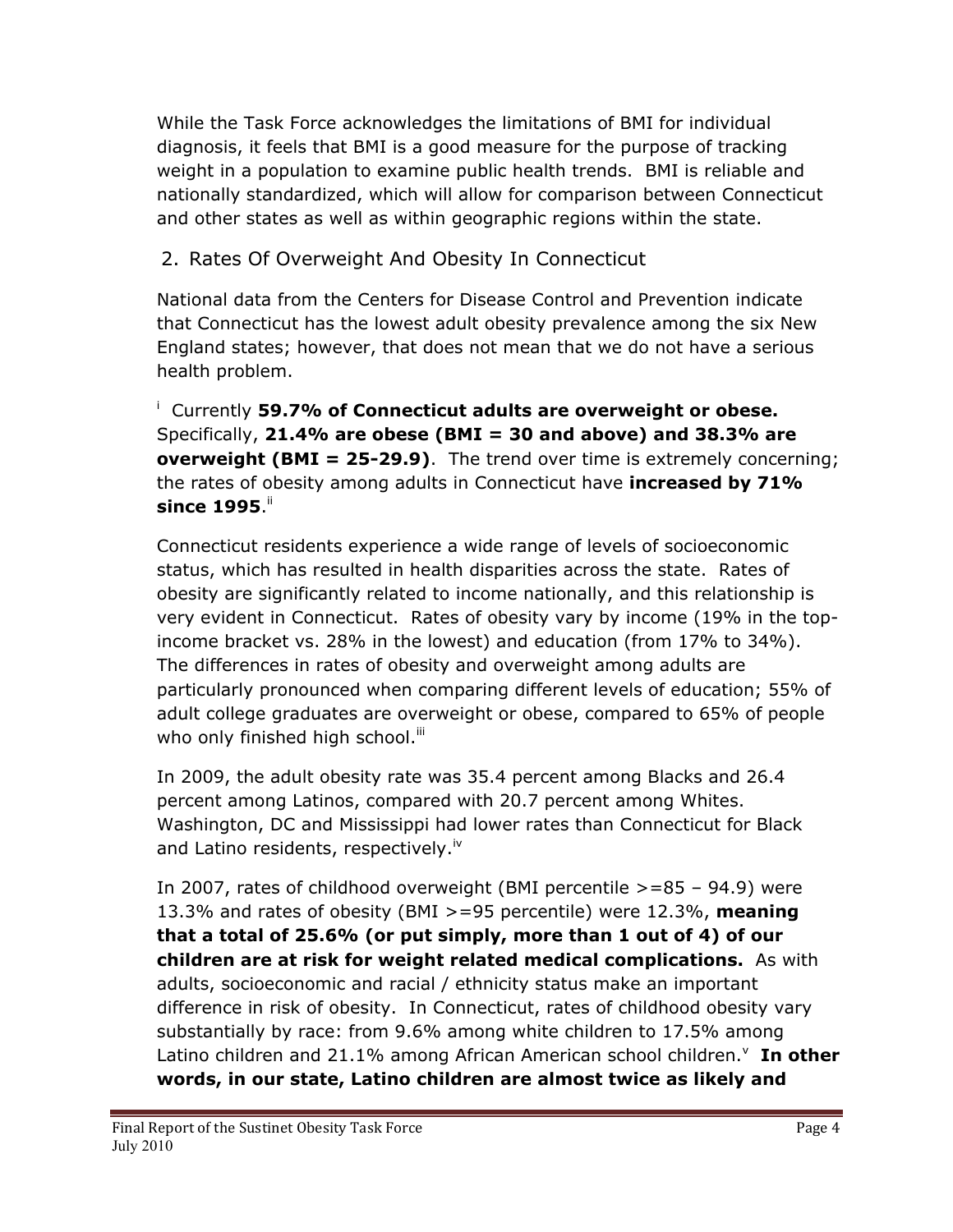**African American children are more than twice as likely to be obese compared to white children.** Obesity is clearly a health disparity issue that must be addressed.

3. Health Care Costs

According to published research, obesity-related medical expenditures in Connecticut adults are \$1.08 billion *each year* (in 2009 dollars).<sup>vi</sup> All taxpayers are affected. Public funds such as Medicare and Medicaid pay for more than three quarters of all adult medical expenditures in Connecticut attributable to obesity (\$530 million per year by Medicaid and \$311 million by Medicare). This is considerably above the national average of 52% for the share of Medicaid and Medicare expenses in all obesity-attributable health care costs for adults.<sup>vii</sup> Clearly, state efforts to prevent obesity will have substantial financial benefits for the state over time.

4. The Link Between Food Insecurity And Obesity

While overweight and obesity are the result of overconsumption of calories, there is sometimes a paradoxical relationship between being food insecure (i.e., not knowing where your next meal is coming from) and being overweight or obese. When one looks at the economics of our food environment, this relationship makes more sense. Many densely caloric foods (such as fast food, packaged snack foods, sugar sweetened beverages and candy) are significantly less expensive than less caloric but more nutritious foods (such as fresh fruit and vegetables, low-fat dairy products and lean meats). Therefore, someone who has limited money to purchase food may make the logical choice of obtaining the maximum amount of calories for the least amount of money. Further, people who live in low-income neighborhoods and are reliant on public transportation have limited access to full service supermarkets. This makes the healthier options not only less affordable, but also less available to many individuals in our state.

## 5. Calories in and calories out

The simple point that obesity is a matter of energy imbalance – more calories are taken in than are expended – says everything and nothing at the same time. While it is true that this explains weight gain and loss, the real question is: what is causing people to take in more calories and expend fewer calories on a regular basis?

In the field of obesity treatment and prevention, there has been an ongoing tension between those who study the food side of the equation and those who study the activity side of the equation. Some of the most vocal advocates for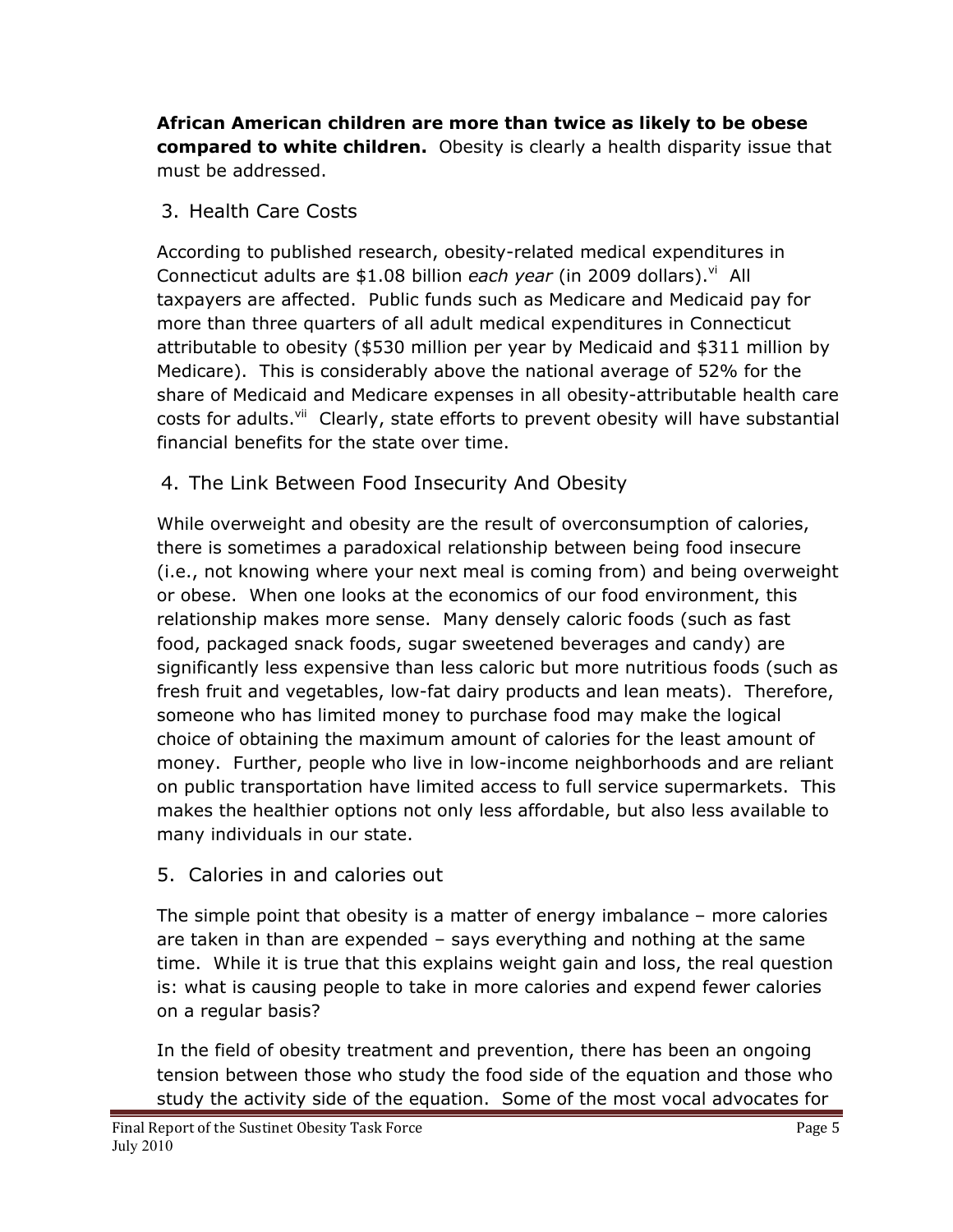the importance of more physical activity have been members of the food and restaurant industries. Recent research, however, has determined that the changes in food intake that have occurred in the last three decades are more than sufficient to explain the rise in obesity in the United States.<sup>viii</sup> Physical activity is recommended for reasons that go far beyond weight status – being fit is associated with many major health benefits, and there is a growing body of research indicating that children who are physically fit and active do better academically.<sup>ix</sup> There is also a very strong literature indicating that the best way to maintain weight loss once it has occurred is frequent physical activity. In light of the research in this area, the proposed policies in this report address both calories in and calories out, but emphasize the food side of the equation more than the activity side.

## **B. Food and Nutrition Programs in Connecticut**

1. Supplemental Nutrition Education Program (SNAP; formerly known as food stamps)

Connecticut assists residents in purchasing food through a range of federal nutrition programs. About 7% of the population in Connecticut (or 258,165 people) participated in SNAP in 2009, with average monthly benefits of  $$134.60$  per participant.<sup>x</sup> The number of participants increased 15% from 2008. In July, 2009 SNAP income guidelines for SNAP were raised to 185% of the Federal Poverty Level (FPL) from 135% FPL allowing more people to access the program. Currently, over 333,000 Connecticut residents enrolled in the program. The federal government also provides funding of \$4 million for an education component of SNAP, called SNAP-Ed. In our state, the DPH and the University of Connecticut administer the nutrition education efforts associated with SNAP. A number of programs are delivered to different target audiences, including Captain 5-a-day for preschoolers, the Hispanic Family Nutrition Program, the Senior Nutrition Awareness Project, Husky Nutrition Education and SNAP-Ed Food Security, which serves people who participate in emergency food programs.

### **Women, Infants and Children (WIC) Program**

In 2009, about 60,155 Connecticut children, women and infants participated in the WIC program, receiving average monthly food benefits of \$49.25 per participant. $x_i$  Individuals who participate in these programs also benefit from the efforts to have farmers markets in Connecticut accept WIC<sup>xii</sup> and SNAP benefits.<sup>xiii</sup>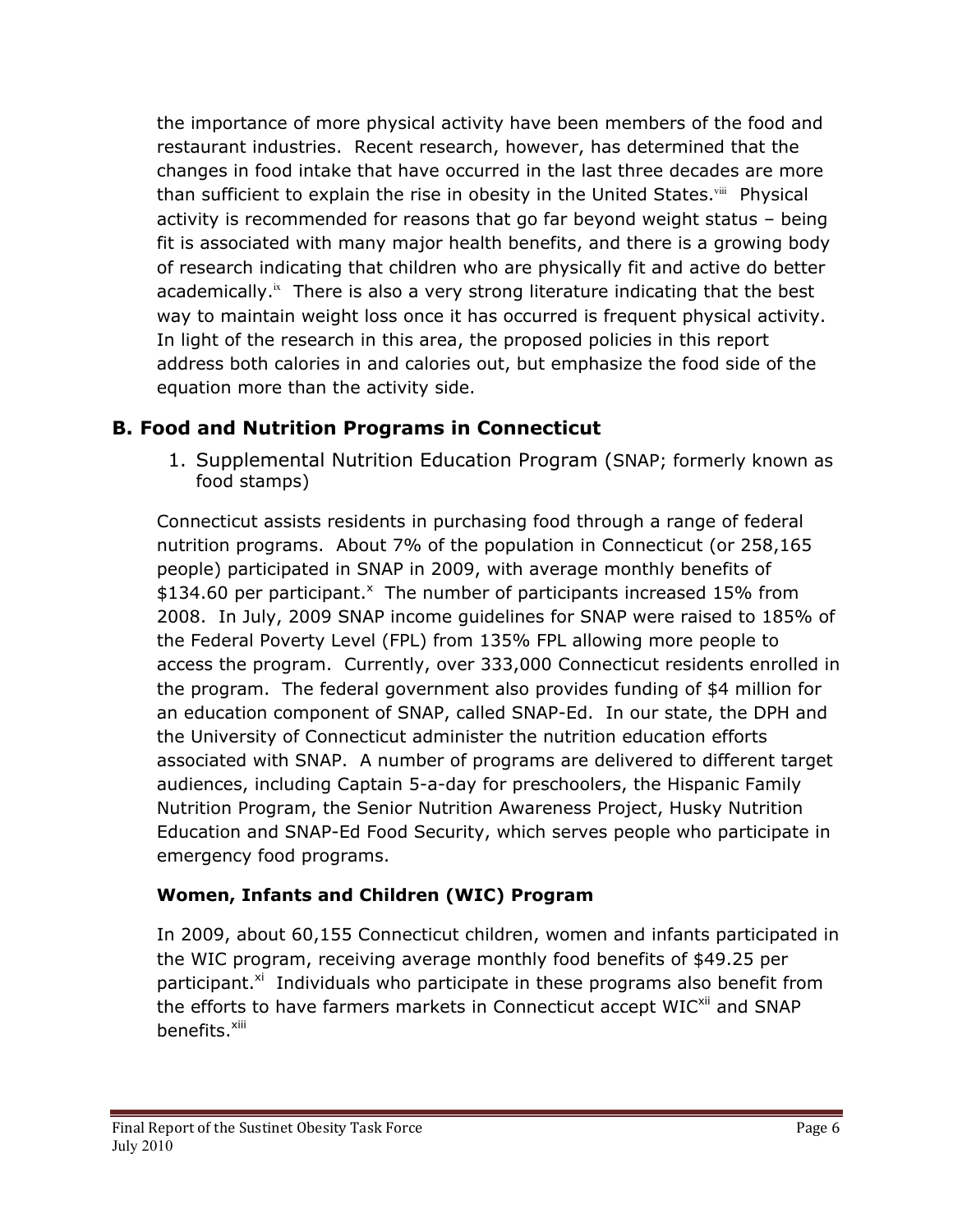#### **Farm-to-School Program**

In Connecticut, there is a growing Farm-to-School Program organized by the Department of Agriculture. At this time, over 96 schools and districts participate by obtaining produce or beef from local farmers. The most popular items are apples, pears, peaches and berries. Not only does this program give children the opportunity to taste farm fresh foods it acts as an economic stimulus for farmers to keep producing healthy foods.

## **National School Breakfast and Lunch Programs**

Connecticut ranks last in the nation for the number of schools offering breakfast and  $40^{Th}$  for the number of eligible children receiving a breakfast at school<sup>xiv</sup>. Due to a grant program instituted by the legislature in 2006, more children are receiving breakfast when they eat after the school day begins (schools that participated in the grant program to feed children in the classroom, or after the school day began, saw a three-fold increase in the number of children fed).<sup>xv</sup> Eating breakfast at school increases student's attention, ability to learn and test scores.

The National School Lunch Program began during the Second World War when the government realized that the boys enlisting were not nutritionally fit. Since that time, the School Lunch Program has been instrumental in assuring children receive at least one nutritional meal during the school day. There are three categories for reimbursement to schools: free (a family's income is no more than 130% of the FPL), reduced (a family's income falls between 130% and 185% of the FPL), and regular priced (for those families with incomes above 185%). If a family receives SNAP benefits, their children are categorically eligible for free meals at school. Connecticut has strict beverage guidelines for schools and addresses the foods that can be sold alongside the meal through the voluntary Healthy Food Certification, as outlined by the State Department of Education. Healthy Food Certification sets nutrition standards for school meals; schools choosing to obtain this certification receive enhanced lunch funding. Both the School Breakfast Program and the National School Lunch Program are administered by the Connecticut State Department of Education for the United State's Department of Agriculture.

## **Summer Feeding Program**

This program provides free meals (breakfast and/or lunch) to children when school is out, ensuring a healthy and happy summer for all kids 18 and under. Like the National School Lunch Program, Summer Food is funded by the USDA. In 2009 there were 468 summer feeding sites in Connecticut with an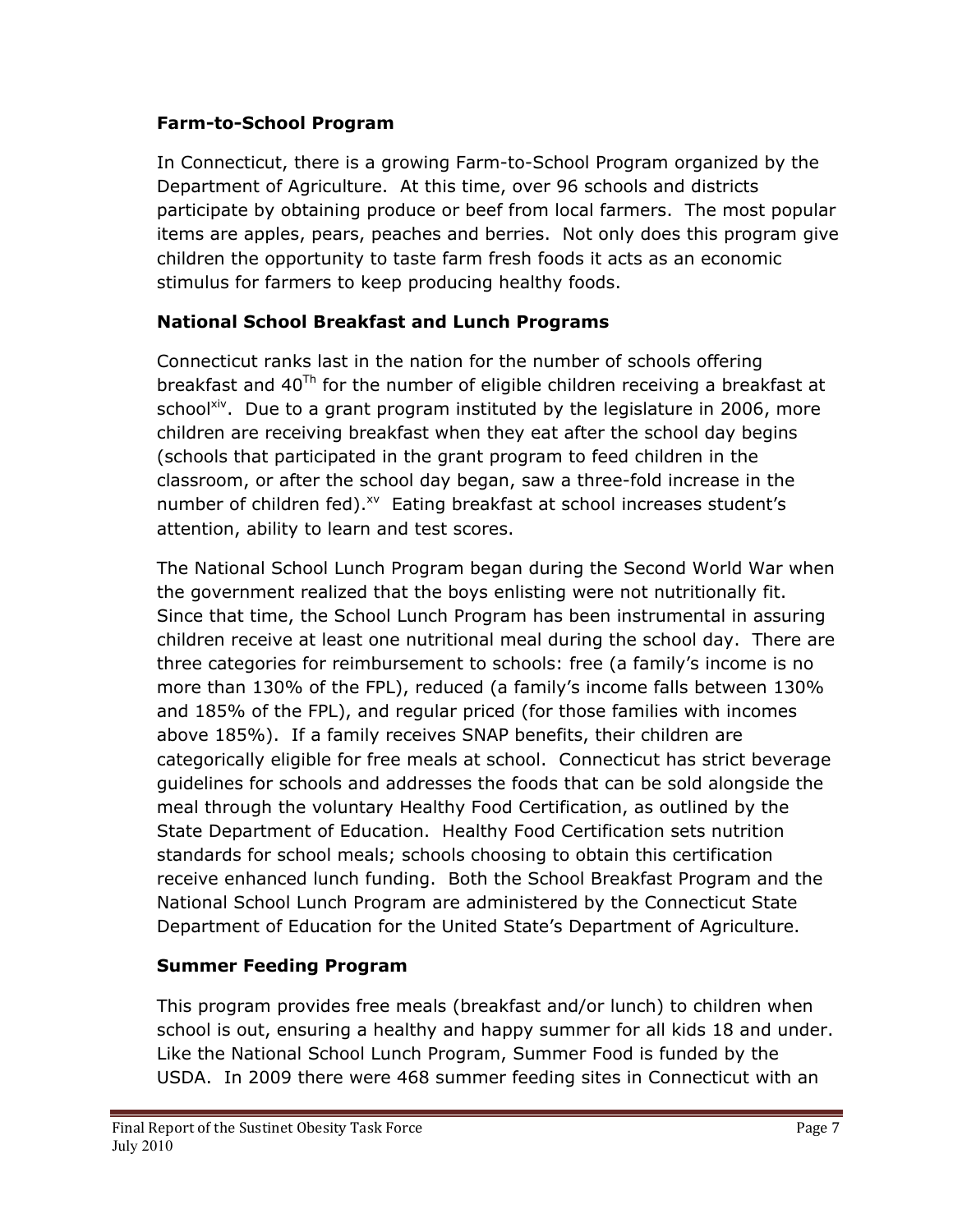average daily attendance of over 33,000 children at which more than 1.5 million meals were served.<sup>xvi</sup> Availability is either at an open site at which any child under age 18 may eat, the location of which is determined by neighborhood income, or at a closed site such as camps where applications are collected to assure a family is eligible for the federally funded meal(s). The Summer Feeding Program also allows for a safe area for children to recreate during the summer months and is often paired with summer school, camps, and Parks and Recreation activities allowing for physical activities.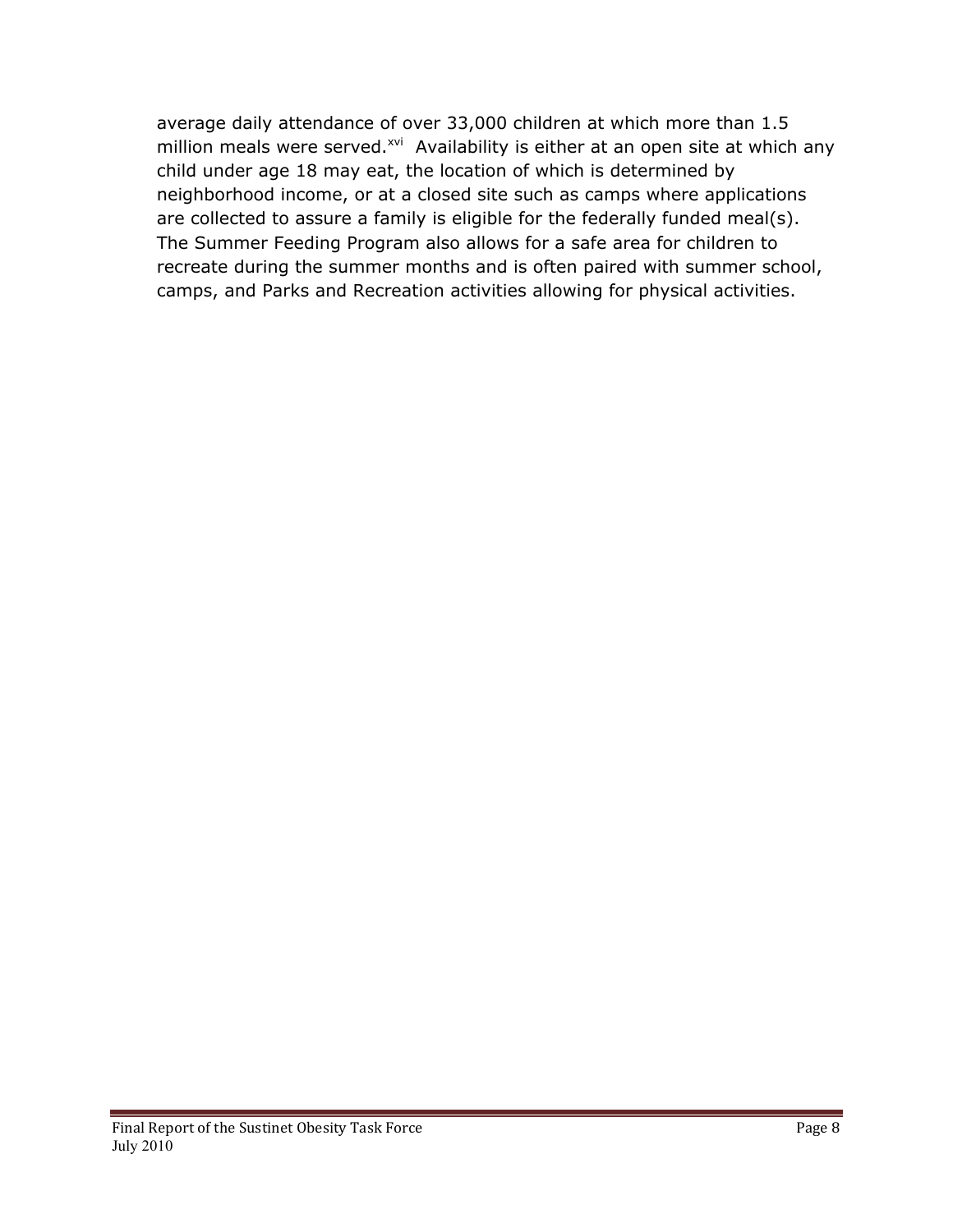# IV. Guiding Principles

Figure 1 illustrates the Ecological Model of Obesity, which identifies the wide range of influences that lead to the behaviors that contribute to obesity and other health consequences. Philosophically, the Task Force believes that the role of the state is to focus on the larger influences that can be changed, with the greatest emphasis on the highest level influences: **Organizational**, **Physical Environment** and **Policies and Incentives**.



At the first meeting, members reviewed the differences between Policies and Programs and the definition of an optimal default (see Appendix B). As the task force worked to formulate recommendations, a number of guiding principles were identified to help focus these efforts. The Task Force hopes

**Figure 1**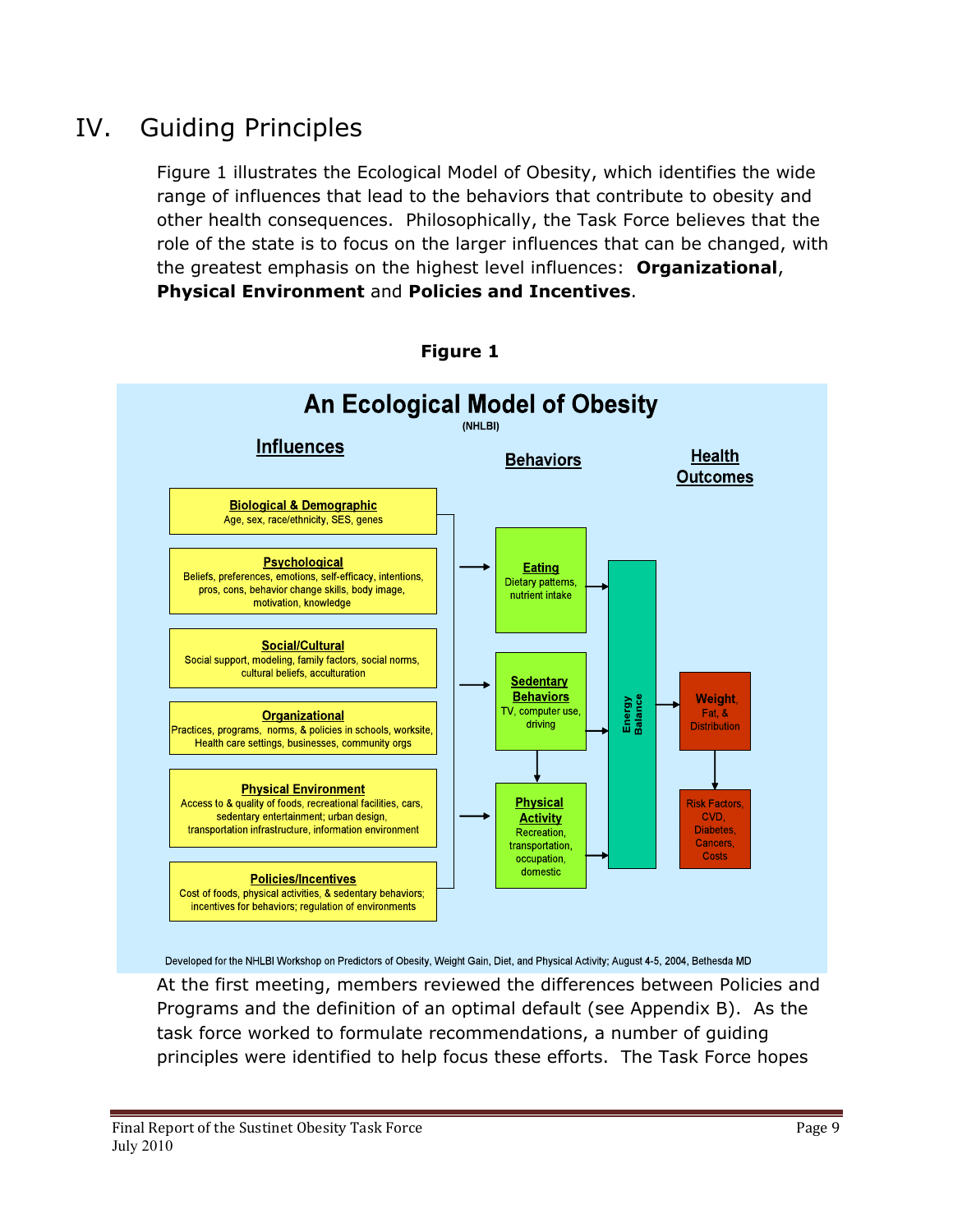that these principles will steer future state efforts as well as those recommended this year.

1. As a state, we need to move beyond education and encouragement and actively promote policy changes that will make the healthy behavior the default behavior.

A common belief is that food decisions are made based on knowledge and conscious intention. As researchers study human eating behavior, however, we are learning that we are highly influenced by the nutrition environment – often in ways that are outside of our awareness.xvii One way to address this problem is to educate people and implore them to continually fight against an environment where foods high in sugar, salt, and fat are inexpensive, highly accessible, and heavily marketed. Another strategy is to change the environment, so that the healthy foods are inexpensive, accessible, and marketed. In other words, it should require little effort to eat well and great effort to eat poorly, instead of the current situation, which is the other way around.

2. Results-Based Accountability (RBA) should be used as a tool for state government to set goals and strategies, coordinate actions, and determine impact.

The concept of RBA has already been introduced in Connecticut for some state programs (see http://www.cga.ct.gov/2010/rpt/2010-R-0135.htm). We recommend that RBA should be used throughout the process of state actions for departmental planning, program implementation, and the evaluation of outcomes, including the use of the "report card" format when obesity related efforts are reported to the Appropriations committee.

3. State efforts must be coordinated, tracked, and evaluated by a central body that is supported by highest levels of state government.

Through the process of collecting data on what it already happening in the state that is relevant to obesity, the Task Force learned of many different types of initiatives, including policies, programs, advocacy efforts, and opportunities for federal and foundation funding. It became clear that no one group was given the authority or resources to make sure that all efforts were optimally synergistic. Further, in order to effectively use RBA, the state needs valid outcome measures specifically related to child and adult obesity. Different types of data are currently collected in different agencies, but these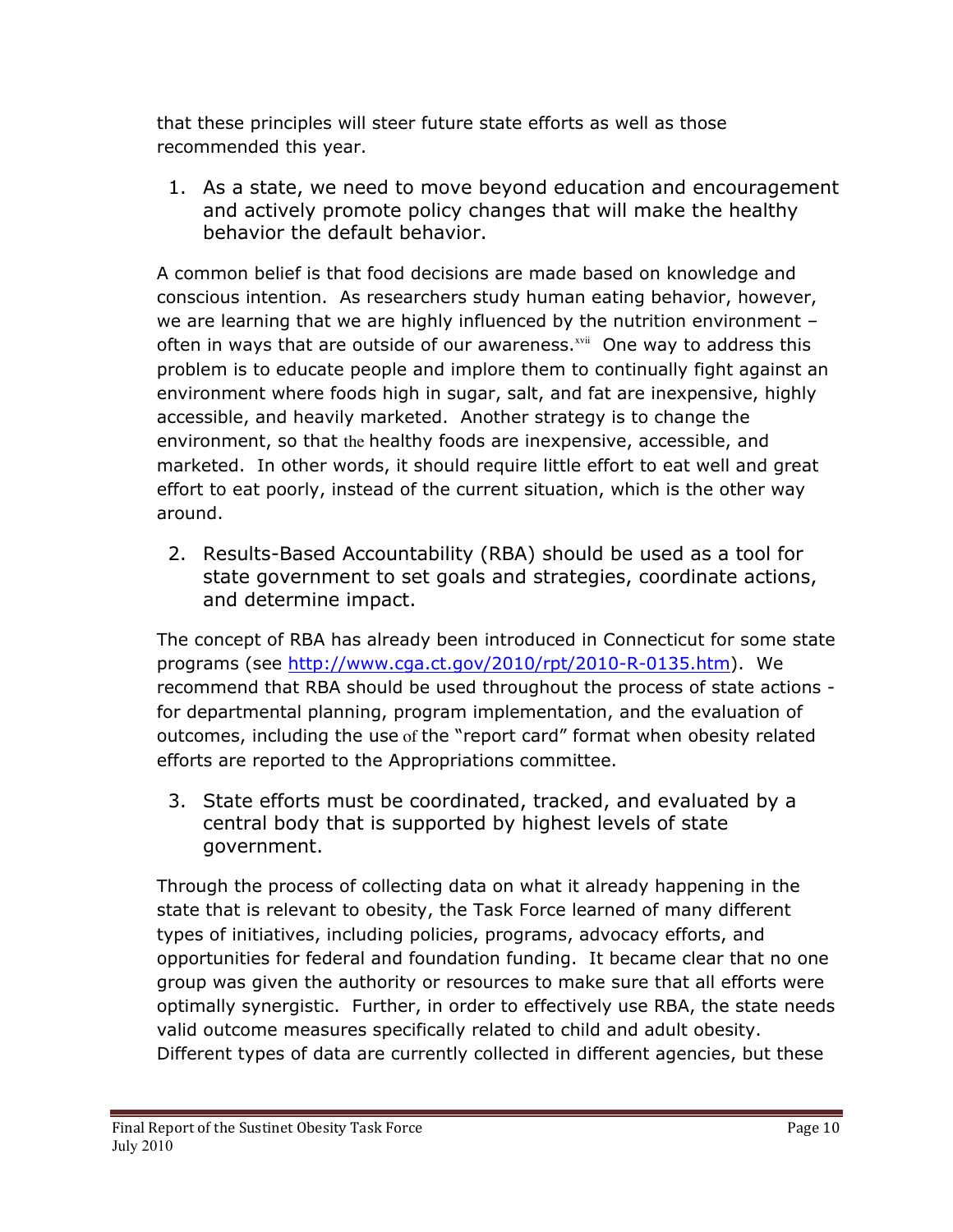data are not all pulled together in a manner that would allow a comprehensive assessment of state-wide obesity efforts.

4. Food security, good nutrition, weight stigma, and adequate physical activity need to be examined in a cohesive manner across the state.

The Task Force feels strongly that every effort must be made to ensure that new policies do not have unintended consequences. Food policies that are aimed at decreasing excess caloric consumption may concern advocates who are work to ensure that people have enough to eat. These policies can also raise concerns about increasing weight stigma, discrimination and prejudice. Certainly, any policy that will impact children needs to be evaluated by individuals with a range of perspectives and the child's overall well being as the key outcome. After much discussion, the Task Force feels that conflict is avoidable, and in fact, we feel that there are many responsible policies that can promote better nutrition and more physical activity and positive selfesteem and body image for youth and adults.

5. Ensure that all new policies or programs for children in the schools are designed to promote health for everyone; do not single out overweight children for interventions.

On a related note, the Task Force feels strongly that any new policies in Connecticut must be designed in a way that do not promote negative body image and unhealthy dieting practices, especially among adolescent girls, who are at highest risk of developing clinical eating disorders. There is an emerging area of research on strategies and messaging in obesity prevention that addresses this concern directly, and future efforts in the state should consider these recommendations.xviii **The key point is to keep the messaging focused on healthy behaviors for everyone – not simply weight loss for overweight individuals.** In schools in particular, it is important not to single out overweight children for interventions, but rather, focus on improving nutrition and physical activity for the entire student populations. For example, promoting calorie-restriction though activities such as a "Biggest Loser" competition for children is not recommended. Instead, the state should promote general messages, as have been used by many other states, such as "5-3-2-1-0: FIVE fruits and vegetables, THREE low-fat dairy, less than TWO hours of screen time, at least ONE hour of exercise, and ZERO sugar sweetened beverages."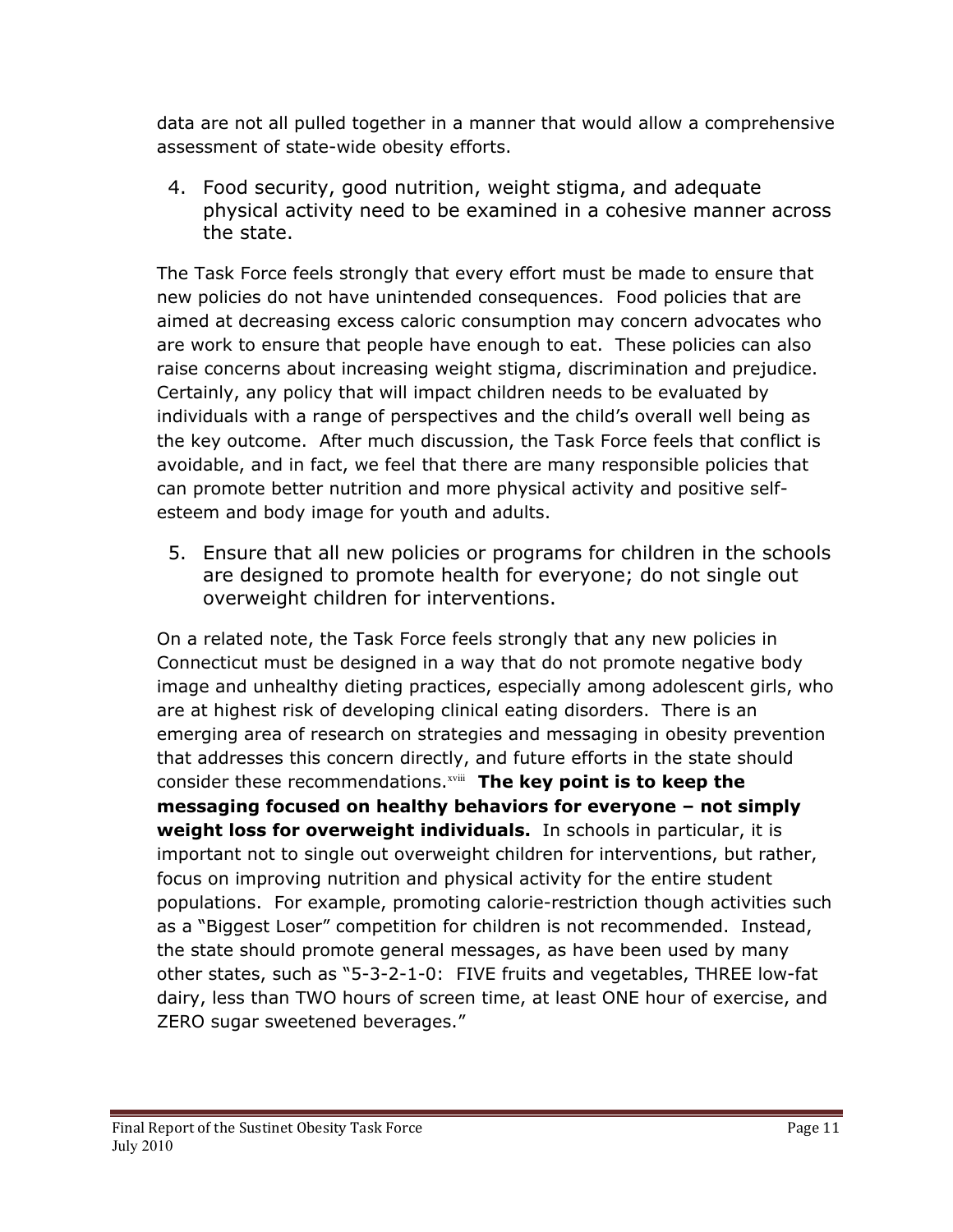6. Efforts should be designed to reduce racial and ethnic health disparities in the state.

There are significant health disparities among racial and ethnic groups nationally, and as noted earlier in the status of obesity in Connecticut, we experience these disparities here as well. Reducing disparities will require a broad view of the causal factors leading to obesity in the first place, most prominently, the role of socio-economic status. The Task Force's recommendations to combine anti-hunger and obesity prevention policies should move the state in the right direction by increasing access and affordability of healthy foods for all residents. Improving the nutritional quality of all of the government subsidized food programs, especially in child care facilities and in schools, will improve the diets of low-income children and thereby reduce one source of health disparities.

7. Need to focus on prevention and treatment; and support health professionals to engage in both.

There are two obesity related public health problems – the first is how to help the individuals who have already developed the condition, and the second is how to prevent more people from becoming obese. Both efforts are important and both efforts require resources. Health professionals have an important role in both efforts. From an economic standpoint, it is certainly more efficient to spend money on prevention, so that is where we recommend the majority of the state initiatives focus. However, people who have already become obese are entitled to compassionate and state-of-the-art treatment.

8. Best practices should be identified and implemented in an ongoing manner.

In the coming years, it is likely that much will be learned about the effectiveness of different public health strategies to improve the nutrition and activity environment and promote healthier behaviors. It is critical that Connecticut remain flexible and open-minded as new findings emerge, and continually challenge all relevant parties to push themselves to the highest standards of practice and policy.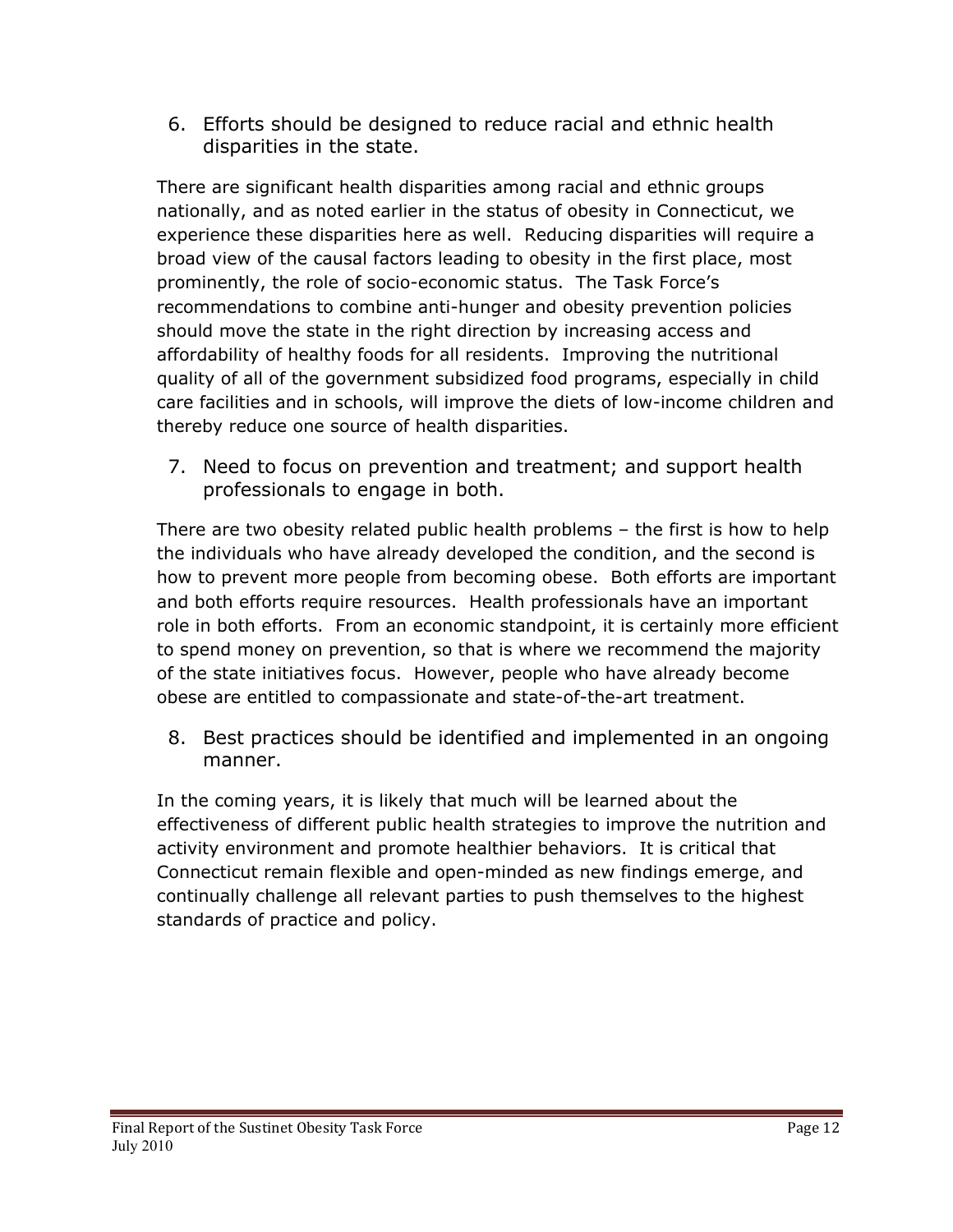# V. Recommendations

#### **Recommendation #1: Convene statewide policy making and oversight groups; move towards achieving statutory authority**

#### **1.(a). The current Childhood Obesity Council must move forward immediately**.

As noted below, we recommend that the current Childhood Obesity Council should be strengthened and turned into a permanent council with statutory authority. However, in the meantime, we strongly recommend that the existing council be reactivated so it can continue its productive line of work. Specific recommendations that can be addressed immediately include:

#### **Tracking and Communication**

- Create an information packet on all relevant state agency programs.
- Update materials and distribute them widely.
- Plan a council-led roundtable of all local childhood obesity coalitions. The purpose is to create partnerships and coordination among disparate efforts – not just among state agencies but also among the growing number of interested municipalities and nonprofit groups. There are local coalition efforts in Hartford, New Haven, Danbury, Stamford, Torrington and elsewhere that are growing stronger by the week. Everyone is chasing federal and private dollars to their own benefit, but a coordinated team would benefit all.
- Engage in a cross-agency RBA process to set goals, share agency plans and coordinate actions.
- Add the non-governmental members the group committed to add last spring. Establish the action teams announced in the spring of 2009 but which were not implemented on  $(1)$  data,  $(2)$  medical home,  $(3)$  menu labeling, (4) school/community and (5) policy development.
- Revisit the BMI proposal, re-assess other states' experiences, and reintroduce the bill.
- Incorporate emerging best practices into inter-agency projects through master contracting and memoranda of understanding.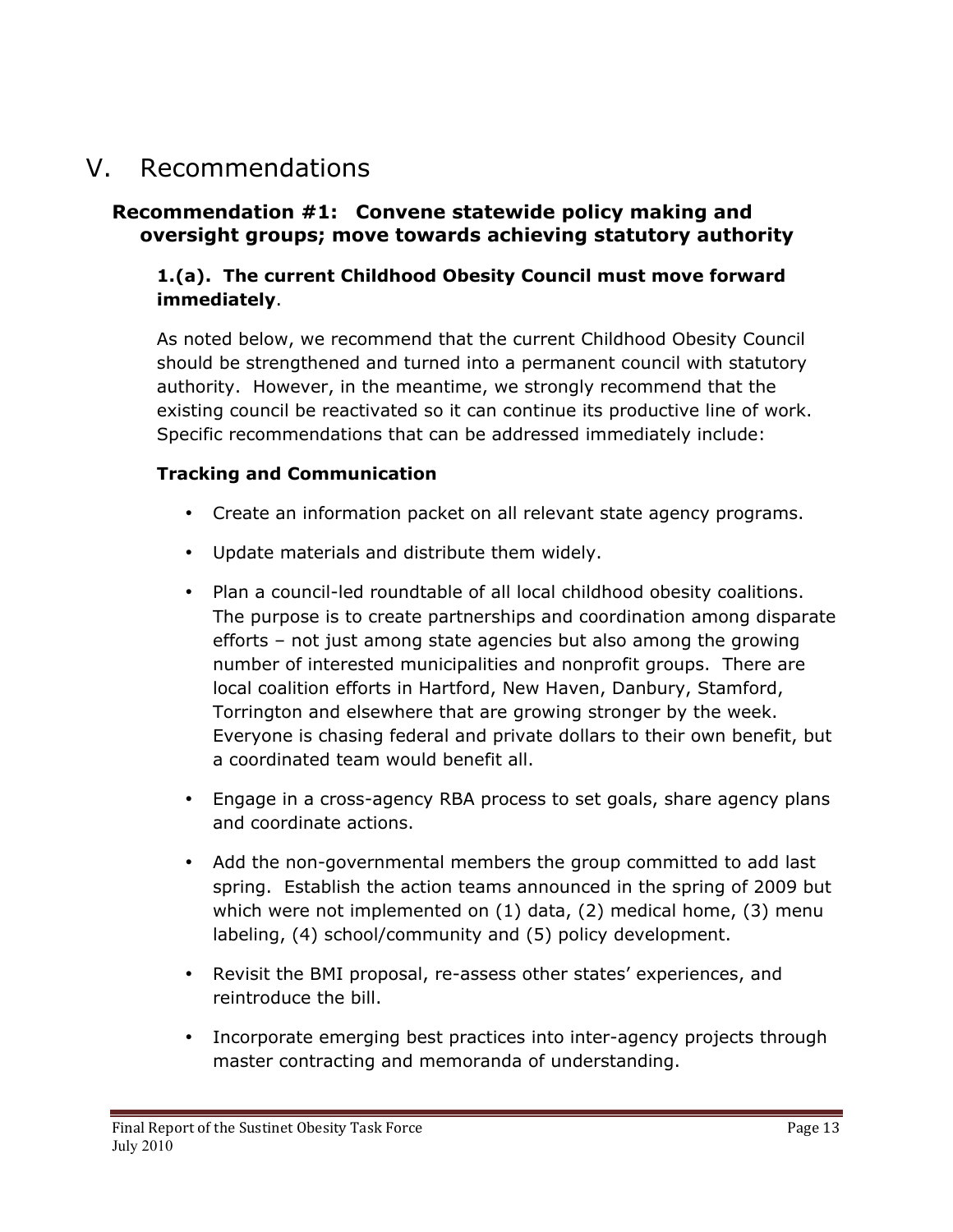- Conduct a regional listening tour in coordination with local obesity prevention coalitions
- Engage all 10 state agencies to analyze each of the 116 policy recommendations of the 2008 conference in a formal policy review (see http://www.cga.ct.gov/coc/obesity\_forum.htm).
- Develop a public outreach campaign, starting with donated publicservice announcement time as the Commission on Children and Connecticut Conference of Municipalities did in 2006.
- Conduct a leadership survey of other states' obesity coordination efforts.

## **Grant Coordinating**

- Apply for foundation funds on behalf of the Council.
- Serve as a team to prepare cross-agency applications for federal funding through the federal stimulus and other opportunities. Our state will stand a better chance with a multi-agency application and the coordinating strength of its Childhood Obesity Council.

**Cost:** Minimum \$20,000 a year for council operation. Additional funding if the council assumes grant-making authority.

**Leaders:** Council chair with support from legislators and executive branch leaders.

**Timeline:** Immediate action by existing Childhood Obesity Council to achieve the 13 objectives listed above. Establishment of a statutorily authorized council would require action in the next legislative session.

**Impact:** Improved government response to obesity issues, establishment of a council that has statutory authority and cannot be compromised by executive branch inaction.

### **Measurable indicators for RBA:**

1. The amount of communication that occurs throughout the state about obesity related efforts – number of people reached.

2. The amount of grant funding brought into the state for obesity related programs and policies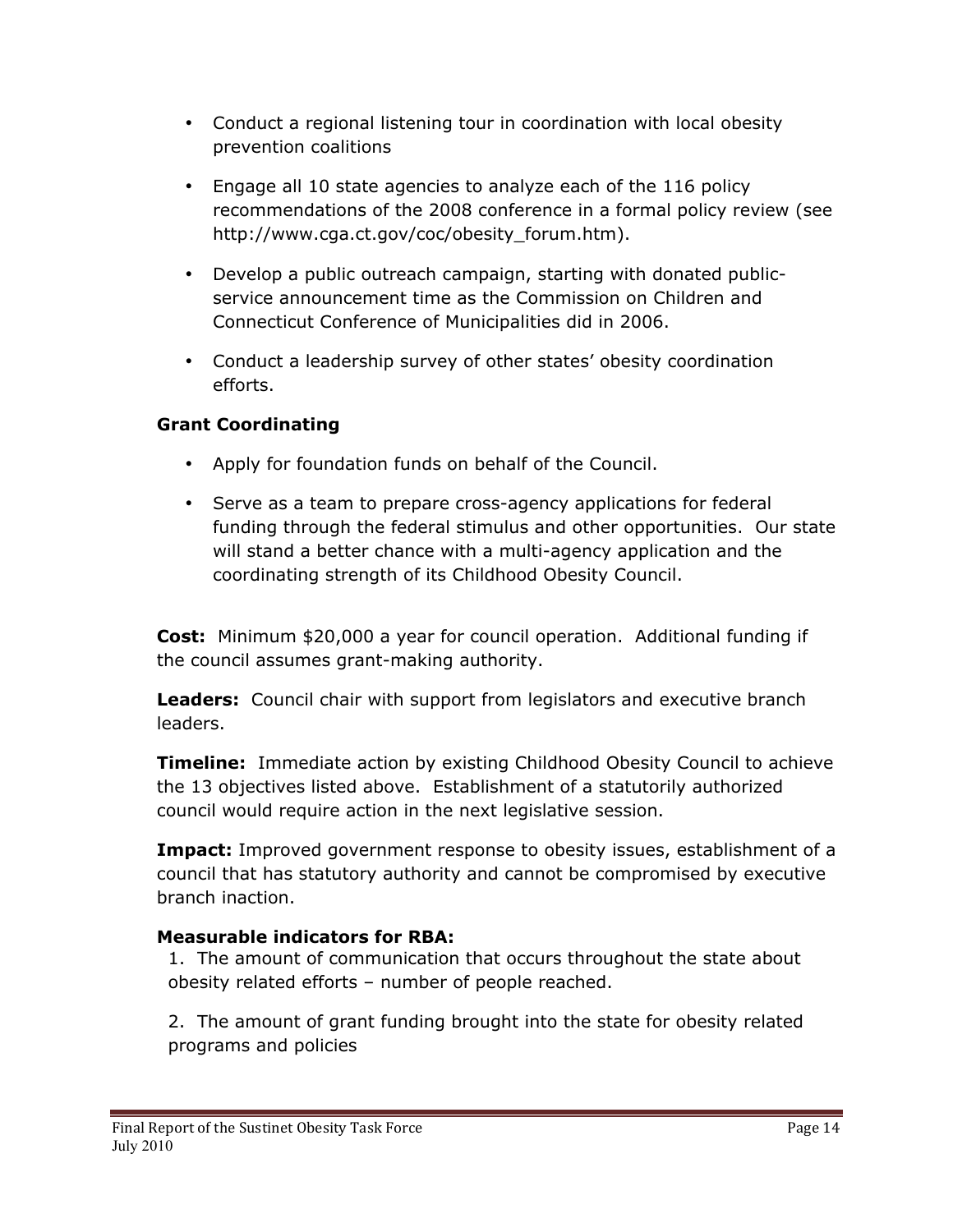#### **Recommendation #1b: Create and Support a Permanent Council on Childhood and Adult Obesity**.

## **Why is a permanent council with statutory authority needed?**

The problem of obesity cuts across all age groups and the missions of many state departments. While the Department of Public Health and the Department of Education have the most direct influence over relevant policies (including the federal food programs, licensing child care centers, regulating restaurants), other departments play important roles. Examples include the Department of Agriculture (e.g., Farm to School efforts); the Department of Transportation (e.g., "complete street" initiatives), and the Department of Social Services (e.g., Supplemental Nutrition Assistance Program [SNAP] and The Emergency Food Assistance Program [TEFAP]).

The work that has been done by the existing Childhood Obesity Council has been extensive and noteworthy, as the Task Force learned from presentations by Thomas Brooks and Mario Garcia. To be more effective, however, this council must be expanded and provided with the authority they need to promote further changes in the state. The council will need adequate funding to support its day to day activities as well as authority to manage additional funding provided within the state for state-wide obesity related initiatives.

The Permanent Council on Child and Adult Obesity could be modeled after the Connecticut Medicaid Managed Care Council. As a collaborative body of legislators, consumers, advocates, health care providers, and state agencies, the Obesity Council can advise both state agencies and the legislature on strategies to promote environmental change and better access to health care for currently obese individuals.

### **Who should be members of the permanent council?**

- **Legislative branch members:** It is critical that legislators, not just their designees, participate in this council. We recommend appointing members from the following committees: Select Committee on Children, Public Health, Human Services, Education, Environment, and Transportation. We also recommend that the Commission on Children continue as a council member.
- **Executive branch agencies,** including DPH, OPM, DCF, SDE, DOA, DSS, DEP, and DOT.
- **Advocacy and other non-governmental organizations:**  Connecticut already has a number of active organizations that work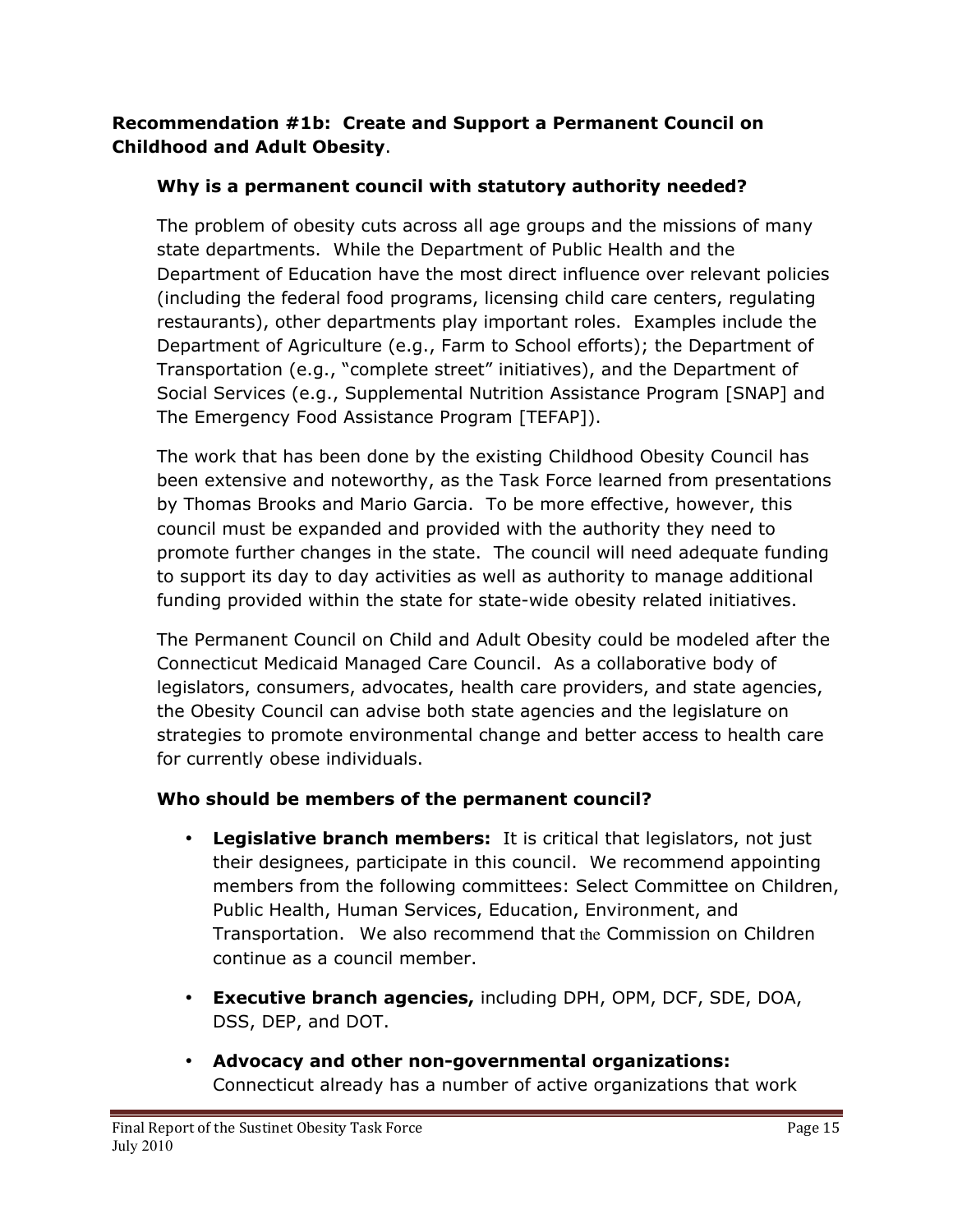directly on issues relevant to obesity policy. Examples include: End Hunger, CT!, Action for Healthy Kids, the Connecticut Dietetic Association, CT Association for Health, Physical Education, Recreation and Dance, CT Food Policy Council, Connecticut Public Health Association, School Nutrition Association of Connecticut, and state chapters of the American Academy of Pediatrics, American Cancer Society, American Heart Association, and AARP.

- **School and Community Representatives -** A school superintendent, parent, young person, zoning expert, expert on parks and recreation, representative from youth-focused groups, such as the Girl Scouts.
- **Academic researchers and institutes**: Some examples include the CT Public Health Policy Institute and the Rudd Center for Food Policy and Obesity.

### **Core functions of the Council:**

- **Track national and state efforts**. Due to the First Lady's childhood obesity initiative, this issue has gained national exposure and keen interest from the federal government. The Council will be responsible for tracking policy efforts occurring in other states and at the national level so that Connecticut can stay informed and prepared to move forward quickly as new effective strategies emerge. Further, the council will be responsible for maintaining current information on obesity related local efforts throughout the state and screening the landscape to see what resources already exist.
- **Communicate relevant information throughout the state**. The Council will use in-person meetings, webinars, newsletters, and e mail alerts to keep all stakeholders informed and up to date on what is happening in Connecticut and outside the state to address obesity.
- **Coordinate grant applications**. There is federal money available to address obesity from a number of agencies and Connecticut has the potential to obtain significant federal funds if we can coordinate our efforts.
- **Guide state administrative and legislature policy.** As the task force learned, there are dozens of different policy strategies that have been introduced nationally. The White House Task Force Report lists over 70 recommendations. One critical role of the Council will be to sift through this information and strategically choose appropriate measures for Connecticut based on our needs and resources.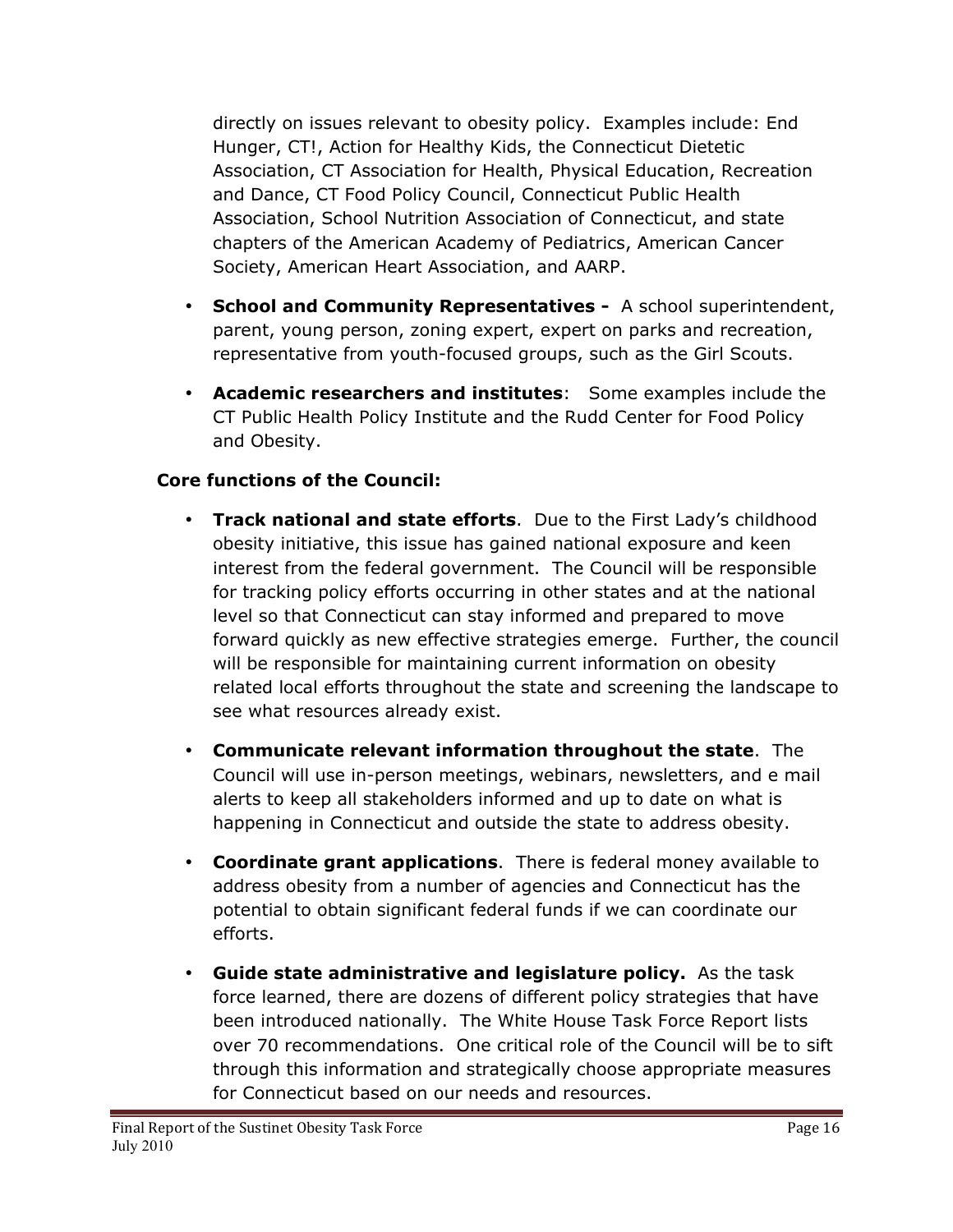### **Recommendation #2: Statewide Surveillance of Key Health Indicators**

One of the guiding principles of the Task Force is Results Based Accountability. In order to examine the impact of obesity related policies, we need accurate and ongoing assessments of the outcome variables, namely obesity rates. Most researchers acknowledge that while the ultimate goal is to decrease the prevalence of obesity within a population, it is highly unlikely that any one initiative will result in a statistically significant decrease in the short term. Therefore, it is critical to have not only this long-term outcome, but also several more proximal outcomes that are assessed regularly. Levels of physical activity and eating behaviors are the most relevant variables. The DPH has access to data collected by the CDC on both adults, through the Behavioral Risk Factor Surveillance System (http://www.cdc.gov/brfss/index.htm) and children, through the Youth Risk Behavior Surveillance System (http://www.cdc.gov/HealthyYouth/yrbs/index.htm). These national surveys will provide a general index of these behaviors for our state and will allow us to compare progress with other states. It will be important that DPH obtain adequate support from schools to ensure that a representative sample is obtained for data collection.

In order to have the best data on childhood obesity rates within the state, we recommend that electronic health data reported to a statewide HIE or other statewide entity include children's BMI, and that the resultant data become a resource for researchers and health status monitors. There have been previous legislative efforts to require statewide collection of BMI data from students. The Task Force spent considerable time discussing the complicated issues regarding confidentiality, appropriate use and other concerns with this type of initiative. We recommend that the CT State Department of Education (SDE) add BMI data as a health index to the state database that is kept on all students. The SDE would be the only agency with access to the identified data, but de-identified data could be shared with other agencies, especially DPH to be added to state level tracking of chronic disease and other important health indices.

Ideally, the SDE database would include other key health indicators such as (a) food security, (b) dietary quality, and (c) physical fitness. Fortunately, fitness is already measured and reported in this database. Other possible indicators are: (a) diabetes, (b) tobacco use, and (c) an index of cardiovascular health (blood pressure). The possibility of streamlining data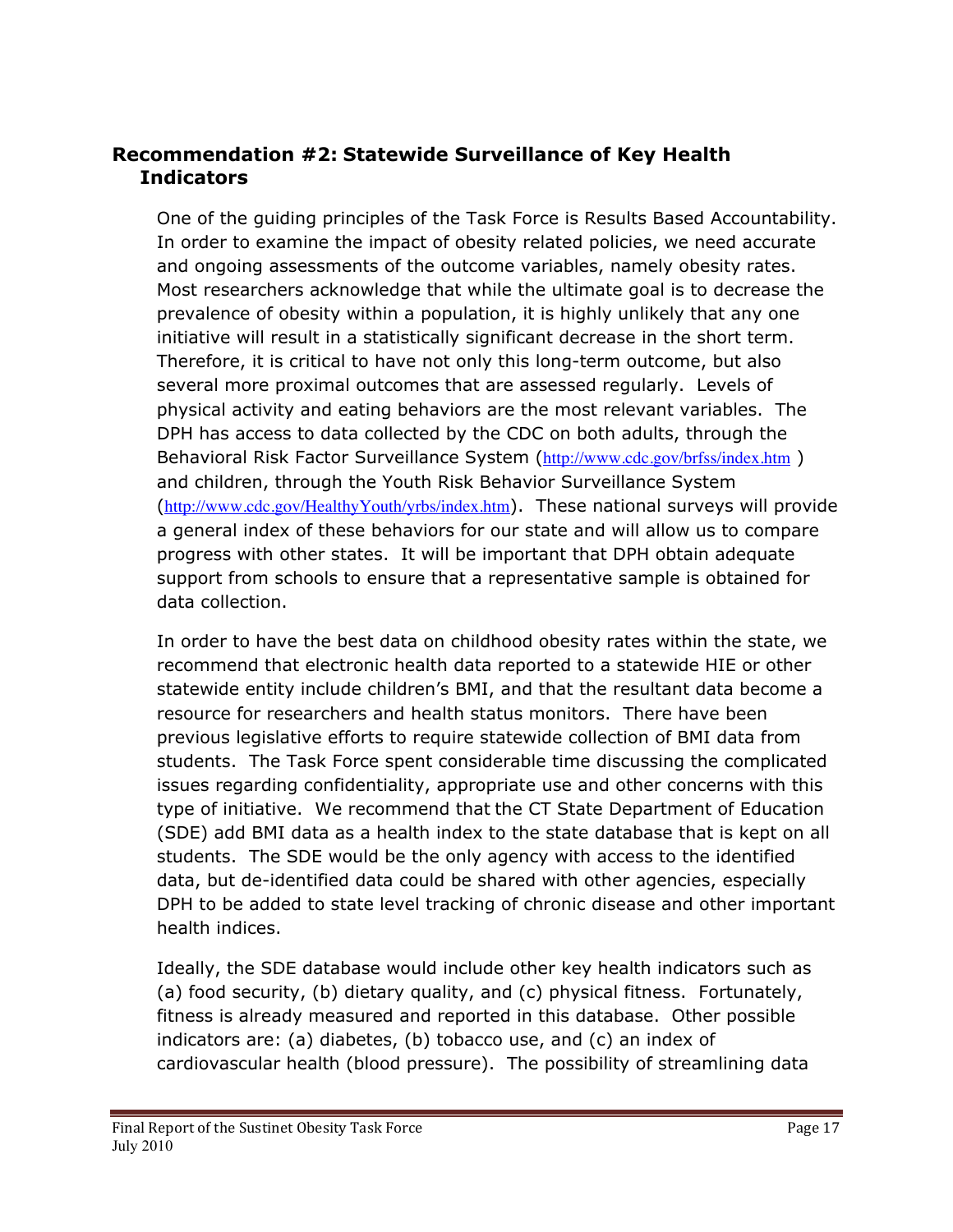collection and including asthma in this database, instead of the current system of reporting asthma directly to the DPH, should be discussed.

This database could be used to create an online tracking system (similar to the SDE's school profiles) to monitor changes at the district and school level. It can be used to inform decisions about grant funding, services, and strategic economic incentives. State-level surveillance of key environmental factors that are documented as important predictors of health may be tracked as well. These include adequate nutritious food access, physical activity access, and the strength of policies that promote access to nutrition and physical activity.

**Timeline:** Summer 2010 – Determine wither the legislature must approve collecting these data, or whether the Commissioners of Education and Public Health can decide to implement this program. Fall 2010 – Determine the technical needs.

**Cost:** \$500,000 one time cost for new computers and software for any school nurses who do not currently have them. \$100,000 annually for one research position shared between SDE and DPH to analyze the data and connect it with local policies and programs.

**Impact:** The ability to track rates of overweight and obesity among children throughout the state in an ongoing manner. Will permit the use of RBA for all state programs and will allow tracking of racial and ethnic disparities over time.

### **Measurable indicators for RBA:**

1. Baseline rates of overweight and obesity throughout the state

2. Findings reported on how these rates change over time and are linked to local initiatives

### **Recommendation #3: Promoting Best Practices Among Health Professionals**

Health professionals are on the front line in the effort to decrease obesity; however, many clinicians feel that they do not have the tools and resources to do the best job possible. In reviewing some of the recent literature, certain trends have been noted. First, while there is increasing awareness of childhood obesity, there is also a persistent belief that effective treatment options are limited. The Journal of the American Board of Family Medicine<sup>xix</sup> conducted a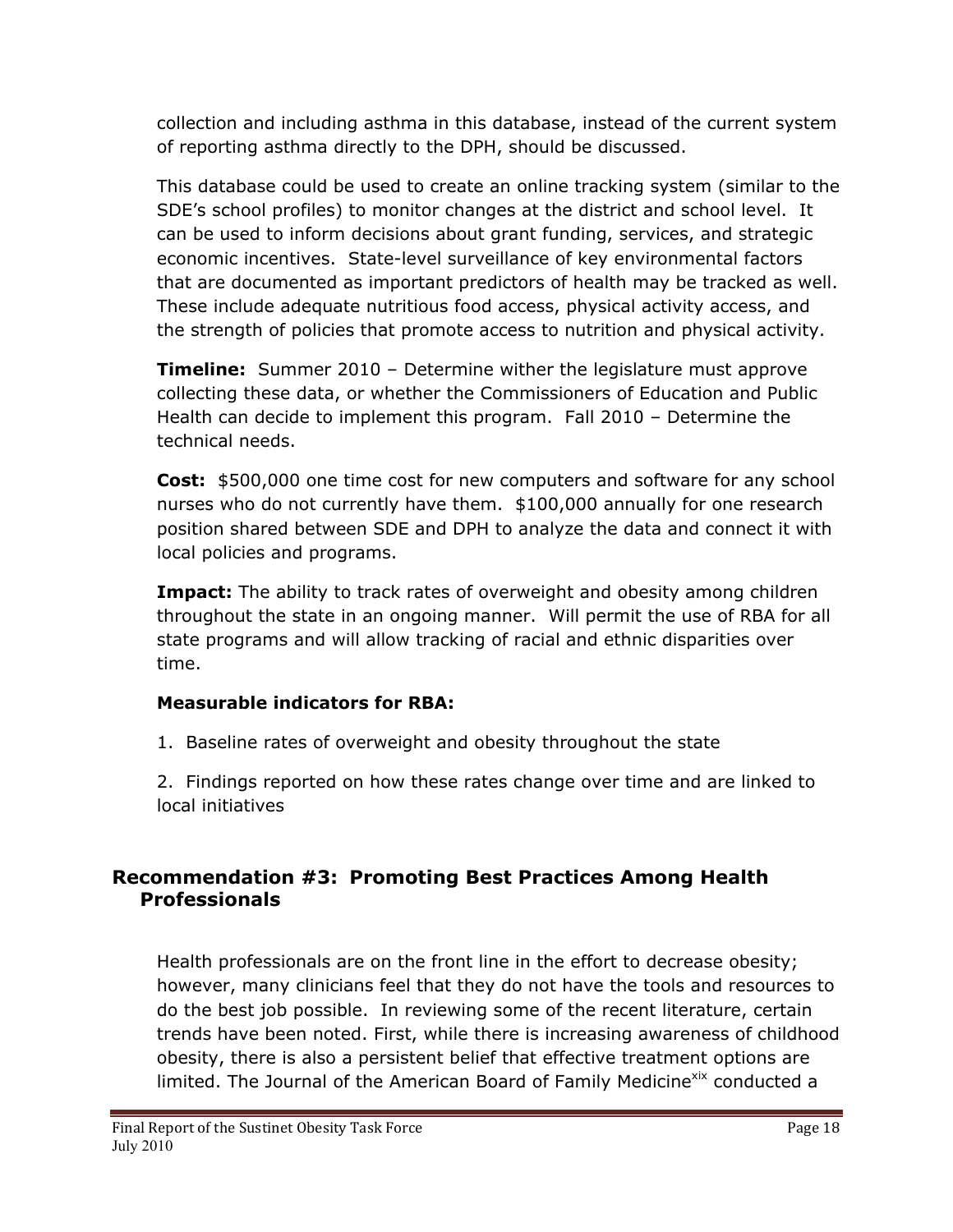survey of Family Physicians and found that while 71% were familiar with BMI measurements, only 41% knew the current recommendations for overweight. Further, only 45% calculate BMI at every well child visit >2 years of age. Of concern, only 45% of physicians that counseled families felt the counseling was effective and <55% knew of resources to aid in overweight management.

In Connecticut, there is a need to provide support and resources to health professionals throughout the state to help them address obesity for both adults and children. There are individual clinics around the state that provide group cognitive-behavioral therapy, nutrition education, physical activity, and family support designed to help treat obesity, but the insurance coverage for this treatment is inconsistent and availability is limited due to cost constraints. Sustinet can help overcome these barriers by forming a network of health professionals to track the available treatments and programs, communicate throughout the state through state-wide groups such as the CT chapters of the American Academy of Pediatrics and the American Academy of Family Practice, help track the outcomes from programs throughout the state and provide adequate insurance coverage for empirically validated treatments and programs.

Bariatric surgery is the only treatment for severe obesity with good long term weight loss outcomes. The Proceedings of the Nutrition Society journal reports that non-surgical medical therapy for severely obese children produces no more than 10% weight loss and surgery for childhood obesity "remains the only effective therapy. Bariatric surgery is cost effective, and health providers should embrace the development and rapid expansion of services."xx At present, there is no mortality reported occurring from adolescent bariatric surgery. There are several options including gastric sleeve, laparoscopic banding, and roux-en Y gastric bypass. Most surgical procedures boast a 70% reduction in excess weight loss at 5 years. All procedures cause dramatic improvement in co-morbidities. $x^2$  Originally, the recommendations for the requirements for adolescent surgery were conservative and much stricter than the NIH guidelines for adults; recently however, a movement has been made to utilize the same criteria for adolescents as adults.<sup>xxii</sup>

While the Task Force acknowledges that adolescent bariatric surgery is an extreme measure compared to other types of obesity treatment, we feel that Sustinet should carefully consider coverage for adolescent bariatric surgery. There is evidence that early surgical intervention will save money from future co-morbidities. Coverage is also necessary for concurrent supportive treatment: nutritional support, physical therapy, psychological support for the adolescent and the family, and social services. Currently Medicaid and Husky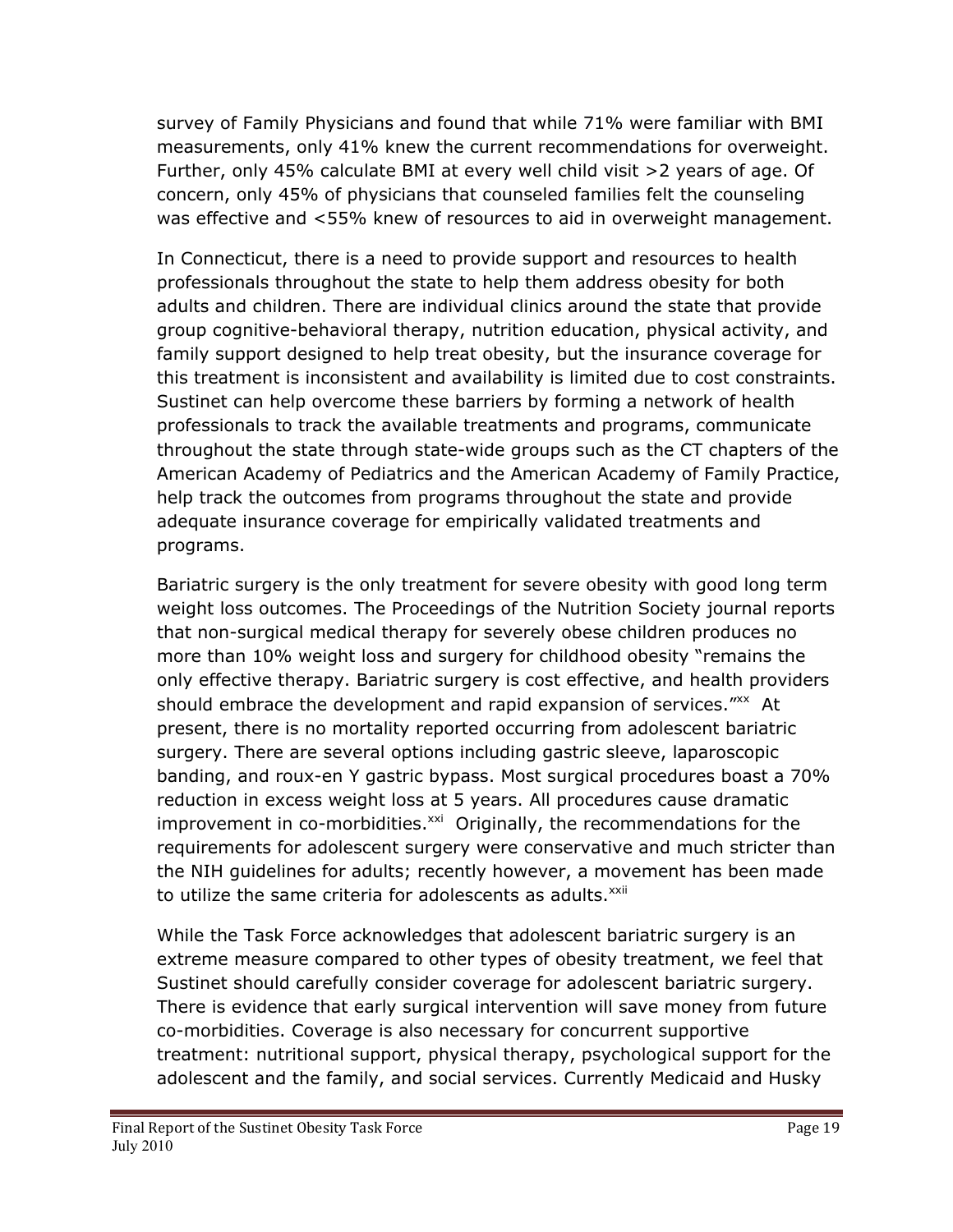programs do not adequately cover these services. Typically Medicaid will not reimburse for ongoing nutritional support especially for children who are "only" overweight. An optimal solution would be to negotiate package rates with payors, which would cover all of the services necessary to optimally treat these adolescents. Surgical intervention needs to be covered including cost of the devices (i.e., band) and early referral to centers performing these procedures should be advocated.

Specific recommendations:

- Create and maintain a database of treatment options throughout the state for use by health professionals and consumers. This can include educational tools (e.g., videos for families, toolkits for office providers), and a "hotline" for an initial family consultation with an expert on community resources who can connect the family with local programs and providers.
- Develop model of care for children that uses empirically supported treatments.
- Ensure that physicians and patients know what treatments are already covered under all plans. Some private plans do have coverage for obesity treatment, but patients and physicians may not be aware of what coverage they have.
- Ensure that Sustinet adequately covers all empirically supported components of obesity treatment for children and adults, including nutritional counseling, parent education (especially for early childhood years), and long term support for bariatric surgery patients and others who have achieved weight loss. Coordinate efforts to obtain insurance coverage from other companies in the state.
- Fund a peer education network for pediatricians as a two-year pilot program at \$130,000 per year. Assess impact on level of care received by patients and weight status of patients after two years.
- Expand efforts to promote and sustain breastfeeding. Connecticut's support for breastfeeding is evident through legislation that creates workplace protections for women to express milk and to breastfeed as needed. In 2006, the percentage of children ever breastfed in CT was 75%, just above the US average of 74%. The percentage of babies breastfed through three months was 35% in CT compared to 22% across the country. Connecticut's performance against Healthy People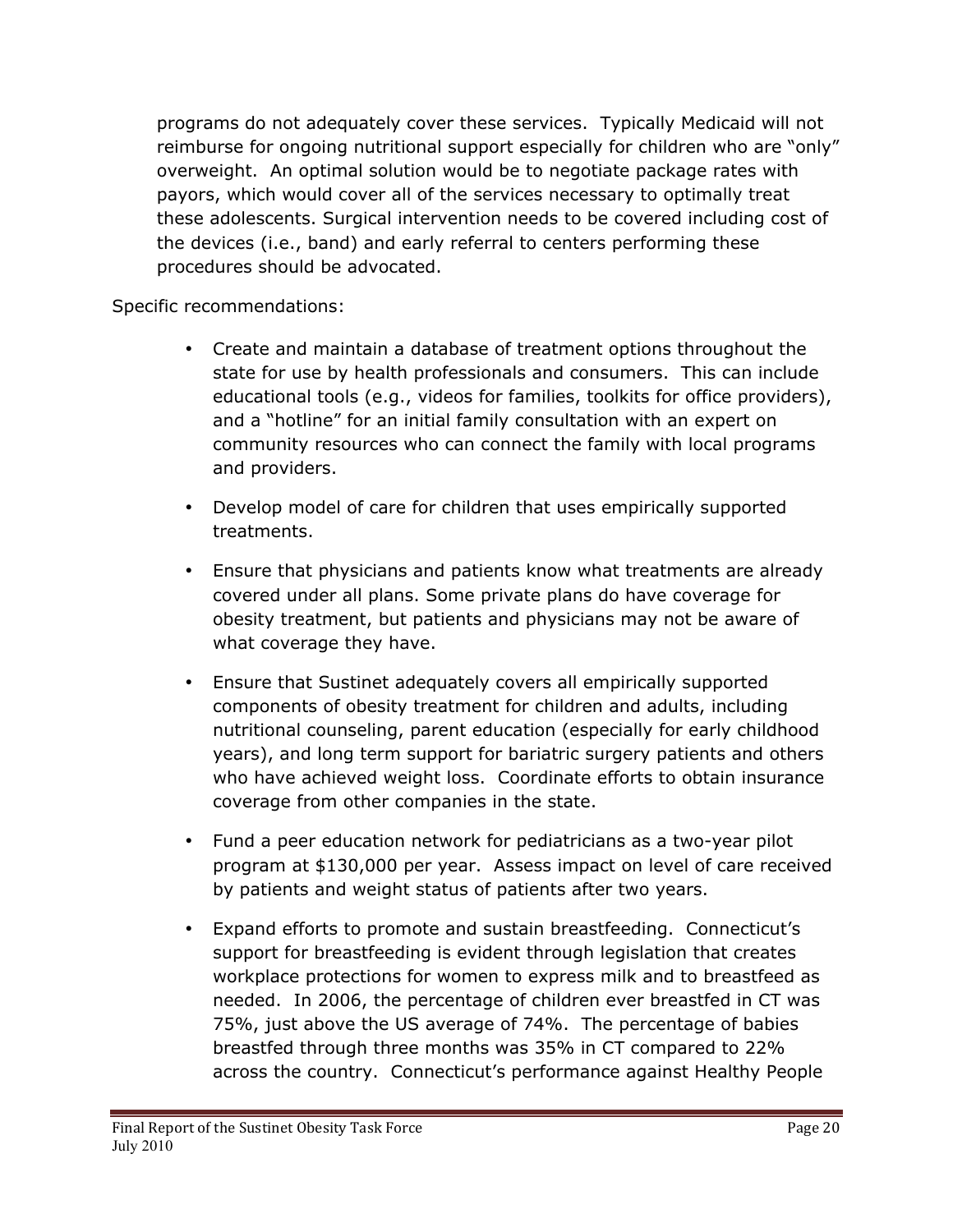2010 targets for initiating breastfeeding is encouraging, but continuing support is needed to increase rates at three and six months.

- Support hospitals' efforts to obtain a *Baby Friendly Hospital Initiative.*  The BFHI designation is the "gold standard" for hospital practices that support breastfeeding. Hospitals must demonstrate compliance with standards for staff training, written policies and procedures; and lactation initiation, counseling and support. Three Connecticut hospitals have achieved this designation.<sup>xxiii</sup>
- In collaboration with state or national obstetrics and nutrition experts, create and disseminate best practices for obese pregnant women. These recommendations would provide practical recommendations for maternal health providers about strategies to address the links between obesity and poor birth outcomes, as well as long term health implications for the mother and, according to emerging research, for the child as well. Sustinet should cover prenatal education services generally and ensure that service areas include motivational counseling about nutrition and prenatal exercise.

### **Recommendation #4: Improve the nutrition environment in schools and day care facilities**

1. Breakfast promotion:

a. In-school breakfast should be provided in any school that has 40% or more free/reduced lunch students. State funding is needed to support this. The proposed Institute of Medicine standards for school breakfast should be used to ensure that this meal does not add excess sugar and fat to children's diets.

- b. Social media campaign to promote breakfast in schools and at home.
- 2. Healthy Food Certification

40% of districts have not yet participated in this program. The State Department of Education (SDE) should contact the school board in each nonparticipating district, reiterate the potential funding increment, and request information on why the district chose not to participate.

3. School Wellness Policies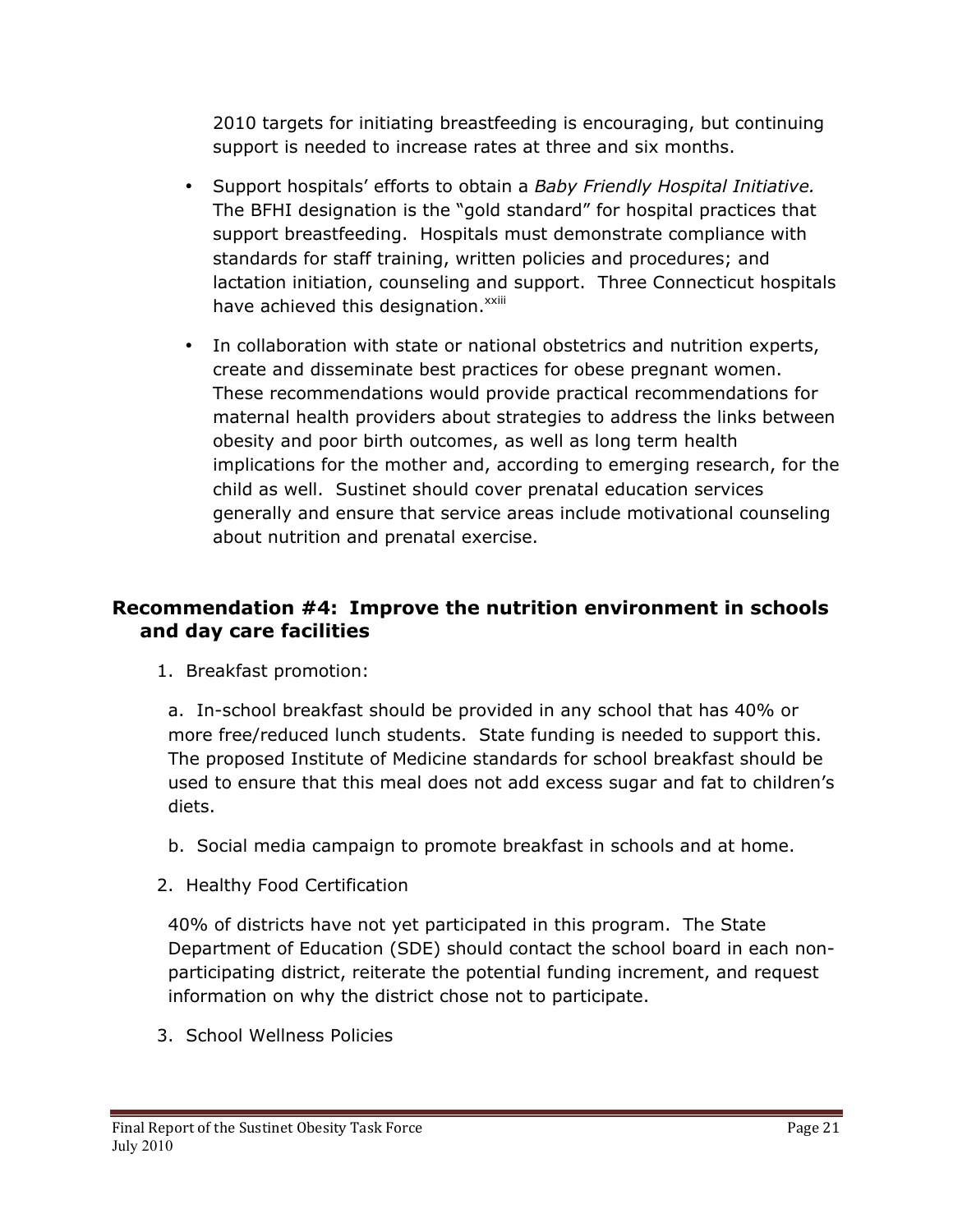Hire researchers for SDE to work with school districts to re-evaluate their school wellness policies and provide "report cards" for the districts and the public.

### 4. Improve child care environment

a. Coordinate efforts between SDE and DPH to strengthen Child and Adult Care Food Program (CACFP) standards to meet New York State's new standards, and ensure implementation through licensing and state monitoring.

b. Require limits on the use of video and computer screens in all licensed child care facilities per the American Academy of Pediatrics guidelines: under 2 years old – no screen time; over 2 years old – no more than 2 hours a day.

5. After-school programs

a. Identify policy levers to improve access and quality of after school programs.

b. Promote joint-use agreements between schools and community groups to increase the availability of space for physical activity for children in the afternoons and evenings.

6. Require daily PE in K-12

a. Review the policies and procedures recommended by the National Association for Sports and Physical Education and learn from the experience of Pennsylvania, which passed legislation in 2010 requiring PE.

### **Recommendation #5: Reduce Unhealthy Food Marketing to Children**

Many national groups are attending closely to the problem of unhealthy food marketing directed at children. The Institute of Medicine has created reports on this topic and the food industry has created initiatives to self-regulate food marketing to children. The effectiveness of this self-regulation is questionable, due to the fact that the food industry itself is defining "healthy food" and "child-directed marketing" so loosely that it allows for the status quo to continue in many cases.

One policy recommendation is to determine that schools are "ad free" zones and unhealthy food marketing is not permitted to occur on the school grounds at any time. This would entail removing scoreboards that have branded soft drink or fast food logos, removing book covers or other school supplies that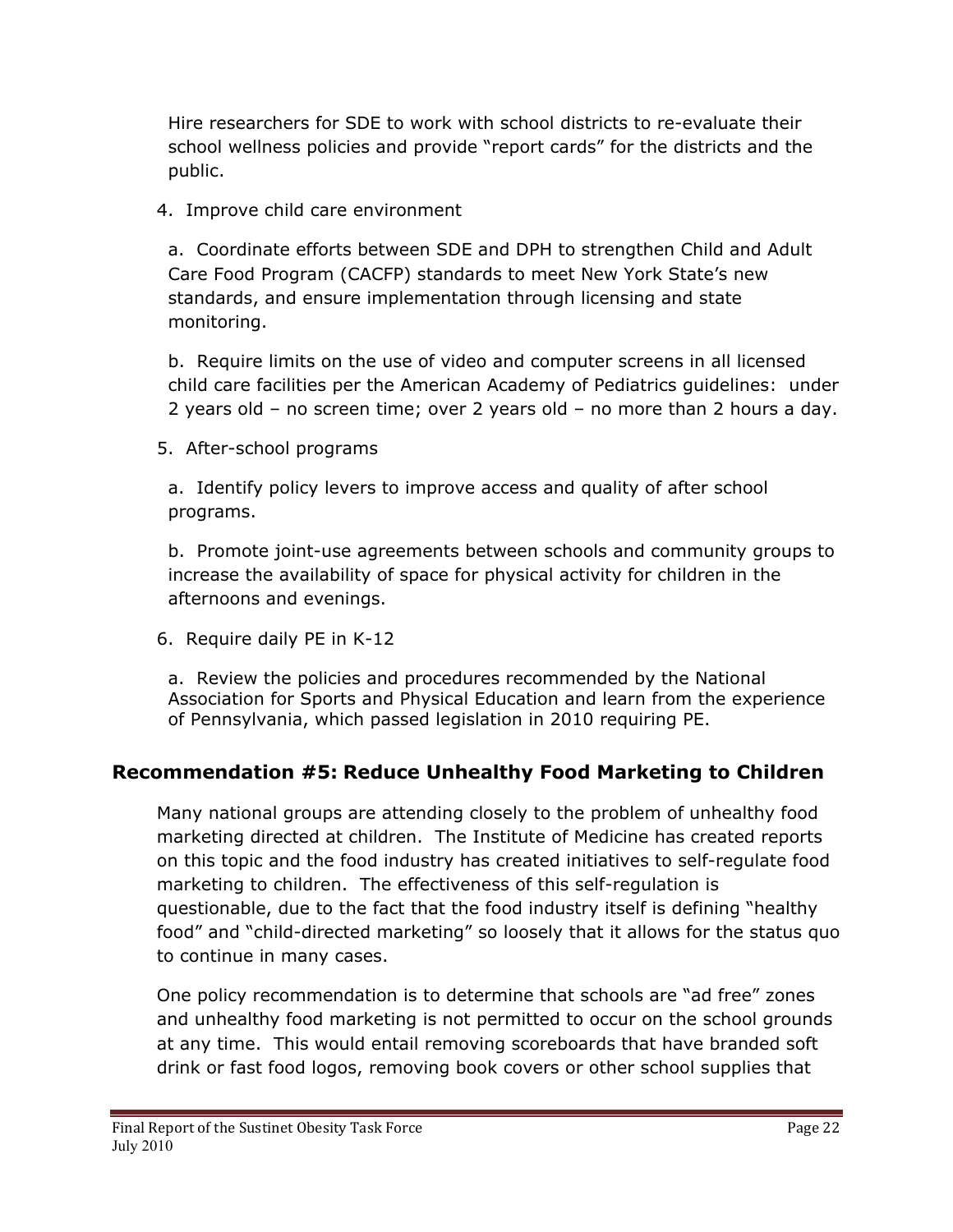have branded logos or ads, and would require any fundraising or giftcertificates distributed in schools to be for only healthy products.

Another strategy that has been introduced in Santa Clara California is requiring restaurants to only market healthy foods to children through the inclusion of toys and games in meals. In practical terms, this means that in order to get the toy with a kid's meal, the meal must meet certain nutrition standards.

# VI. FUNDING OPPORTUNITIES

In the case of obesity, a penny of prevention is worth a pound of cure. The general fund should be used to promote key prevention policies in the state. There are state agencies that are already getting state funding to prevent and treat obesity. Result-based accountability methods should be used to determine what the state is achieving with these dollars.

The proposed permanent Council on Child and Adult Obesity should track the availability of federal grants through USDA and CDC. With the recent announcement by First Lady Michelle Obama that childhood obesity is her priority, we expect increased availability of funding for community initiatives.

### **Centers for Disease Control and Prevention**

At the present time, one source of potential funding is the CDC, which funds a number of states to implement state obesity plans. We recommend that one of the first actions of the Council is to work with the Department of Public Health to create a competitive application for this funding.

## **United States Department of Agriculture**

In April 2010, the USDA announced the availability of \$11 million in grants through NIFA's Agriculture and Food Research Initiative Human Nutrition and Obesity program to develop effective obesity prevention strategies along with behavioral and environmental instruments for measuring progress in obesity prevention efforts. The program also promotes strategies for preventing weight gain and obesity.

### **Sugar sweetened beverage tax**

A controversial, but innovative strategy to raise revenue for obesity related state initiatives is an excise tax on sugar sweetened beverages. Recent data indicates that Connecticut adults drink on average 1.5 soft drinks and fruit drinks per day, summing to 255 million gallons each year – or 72.2 gallons per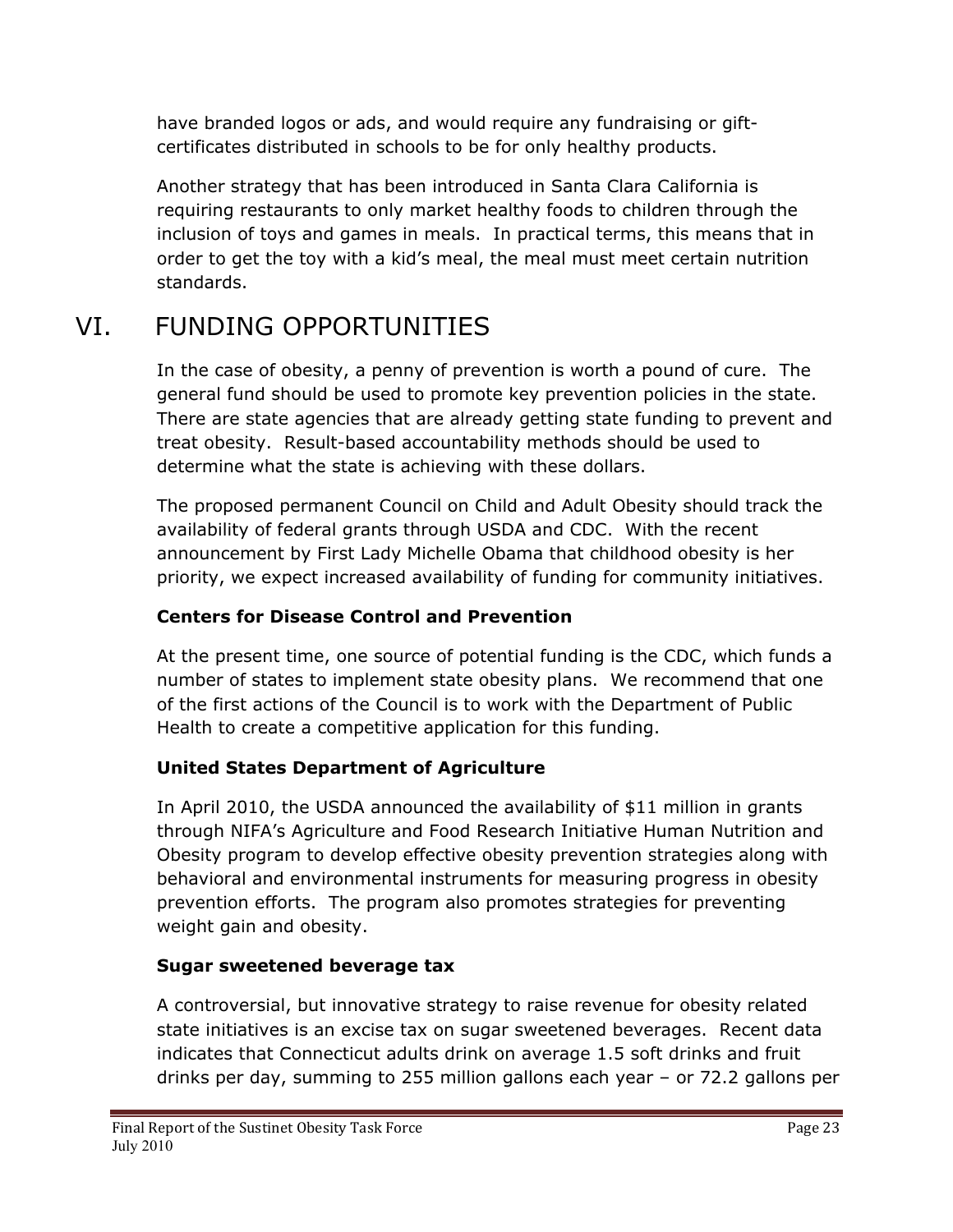person, including 48.8 gallons of sugar-sweetened beverages (SSBs). xxiv A state excise tax of one penny per ounce on SSB would decrease consumption by about 23%.<sup>xxv</sup> With a state excise penny-per-ounce tax on SSBs, which is approximately a 20% increase in current prices, SSB consumption in Connecticut is predicted to go down in 2010 to 134.7 million gallons, or 37.6 gallons of SSB intake per capita.<sup>xxvi</sup> Tax revenues from a penny-per-ounce tax on these beverages in Connecticut over 2010-2012 would be \$523 million and over 2010-2015 would be  $$1.06$  billion.<sup>xxvii</sup>

Research on public opinion about SSB taxes indicate that when people know the revenue will be used for health promotion, the majority of individuals are in favor of the tax. There are many possibilities for the use of this revenue, but one that is particularly appealing is to use the money to provide state matched funds for federal grants. That would be an effective way to leverage this funding and ensure that it is used to promote health in the state.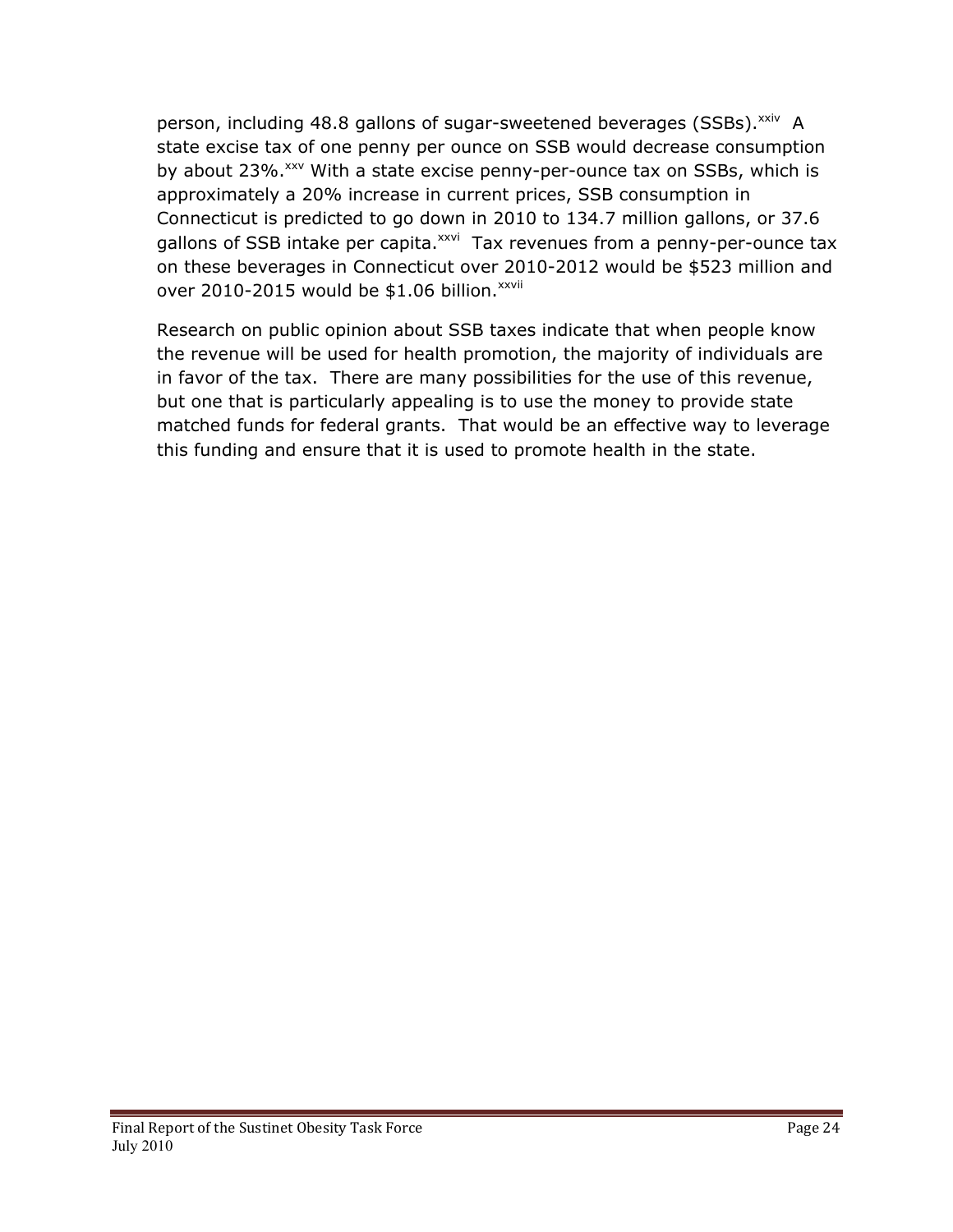# **Appendix A**

## **Presentations before the Task Force on Adult and Childhood Obesity:**

*Shaping a Healthier Generation: Successful State Strategies to Prevent Childhood Obesity*. (**National Governors Association Center for Best Practices**)

http://www.nga.org/Files/pdf/0909HEALTHIERGENERATION.PDF

#### *Local Government Actions to Prevent Childhood Obesity* **(Institute of Medicine)**

Lynn Parker, Annina Catherine Burns, and Eduardo Sanchez, Editors; Committee on Childhood Obesity Prevention Actions for Local Governments; Institute of Medicine; National Research Council http://www.nap.edu/catalog.php?record\_id=12674#

#### **Connecticut Obesity Council's work on childhood obesity and state policy**

Thomas Brooks, Connecticut Commission of Children

#### **Connecticut Department of Public Health Obesity initiatives** Mario Garcia, CT DPH

### **Current and Future Policy Options for Connecticut**

Marlene Schwartz, Rudd Center for Food Policy and Obesity

#### **Girl Scouts initiatives re: childhood obesity and health**

Jennifer Smith-Turner, President, Girl Scouts of Connecticut

## **Local program in Danbury re: childhood obesity**

Andrea Rynn, Danbury Hospital

### **ConneCTing with Families initiative and the Fit for Kids pilot program**

*ConneCTing is a collaboration among pediatric primary care providers to adopt obesity prevention and intervention guidelines/best practices. Fit for Kids was a 2 year pilot program funded by CHDI t o determine the feasibility of a pediatric obesity intervention*

Cliff O'Callahan, MD, PhD, Director of Nurseries and Family Practice Residency Program at Middlesex Hospital.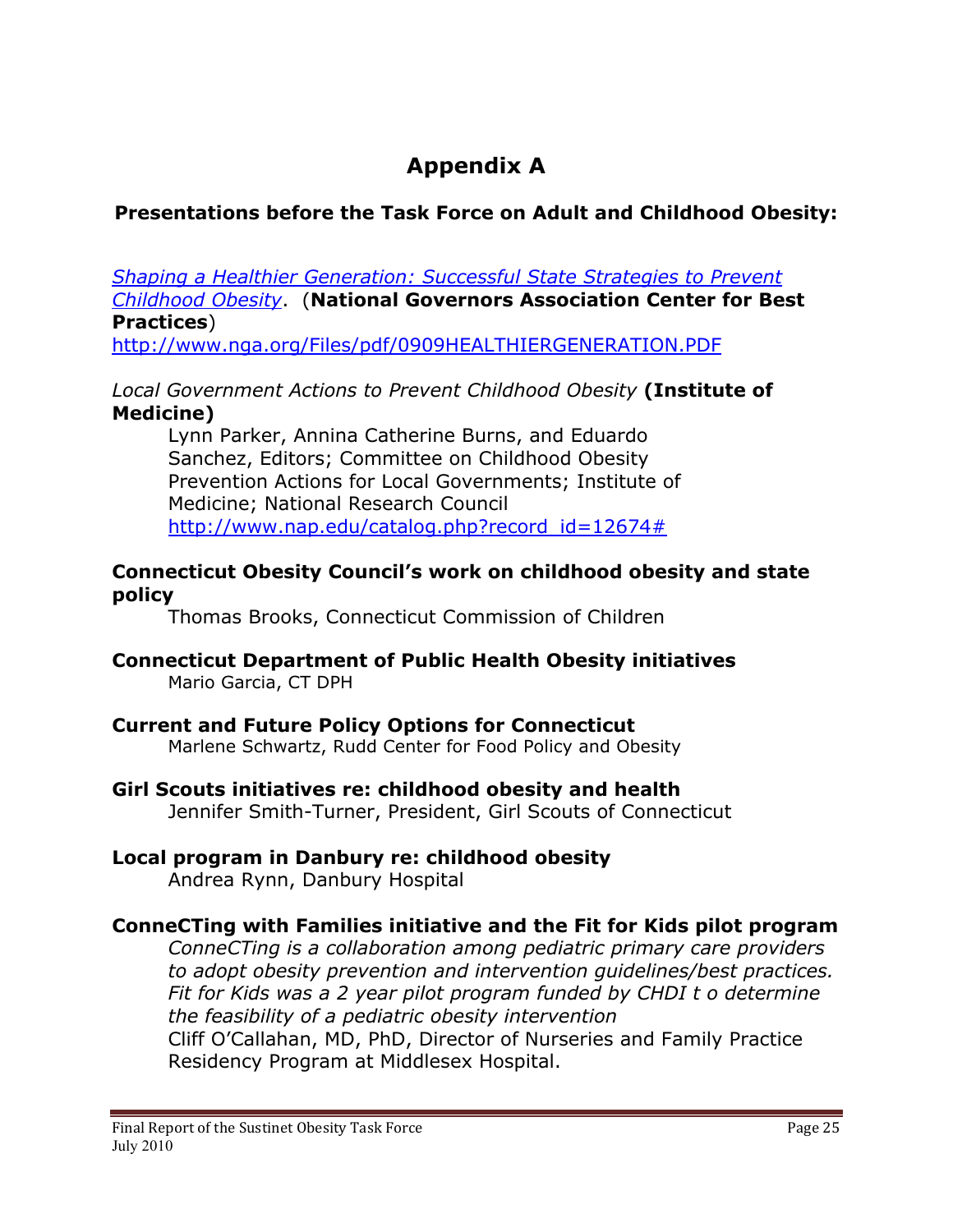http://www.ct.gov/sustinet/lib/sustinet/taskforces/obesitytaskforce/co nnecting with familes for a healthier future fin.pdf

### **Federal Nutrition Programs Overview**

Lucy Nolan, End Hunger Connecticut! http://www.ct.gov/sustinet/lib/sustinet/taskforces/obesitytaskforce/su stinet obesity task force.pdf

## **Corner Market and Healthy Food Initiative**

Katie Martin, UConn School of Public Health http://www.ct.gov/sustinet/lib/sustinet/taskforces/obesitytaskforce/ob esity\_task\_force\_feb\_2010.pdf

## **Connecticut Food Policy Council**

Linda Drake, UConn Expanded Food and Nutrition Assistance Program Chair, CT Food Policy Council http://www.ct.gov/sustinet/lib/sustinet/taskforces/obesitytaskforce/co nnecticut2010\_linda\_drake.pdf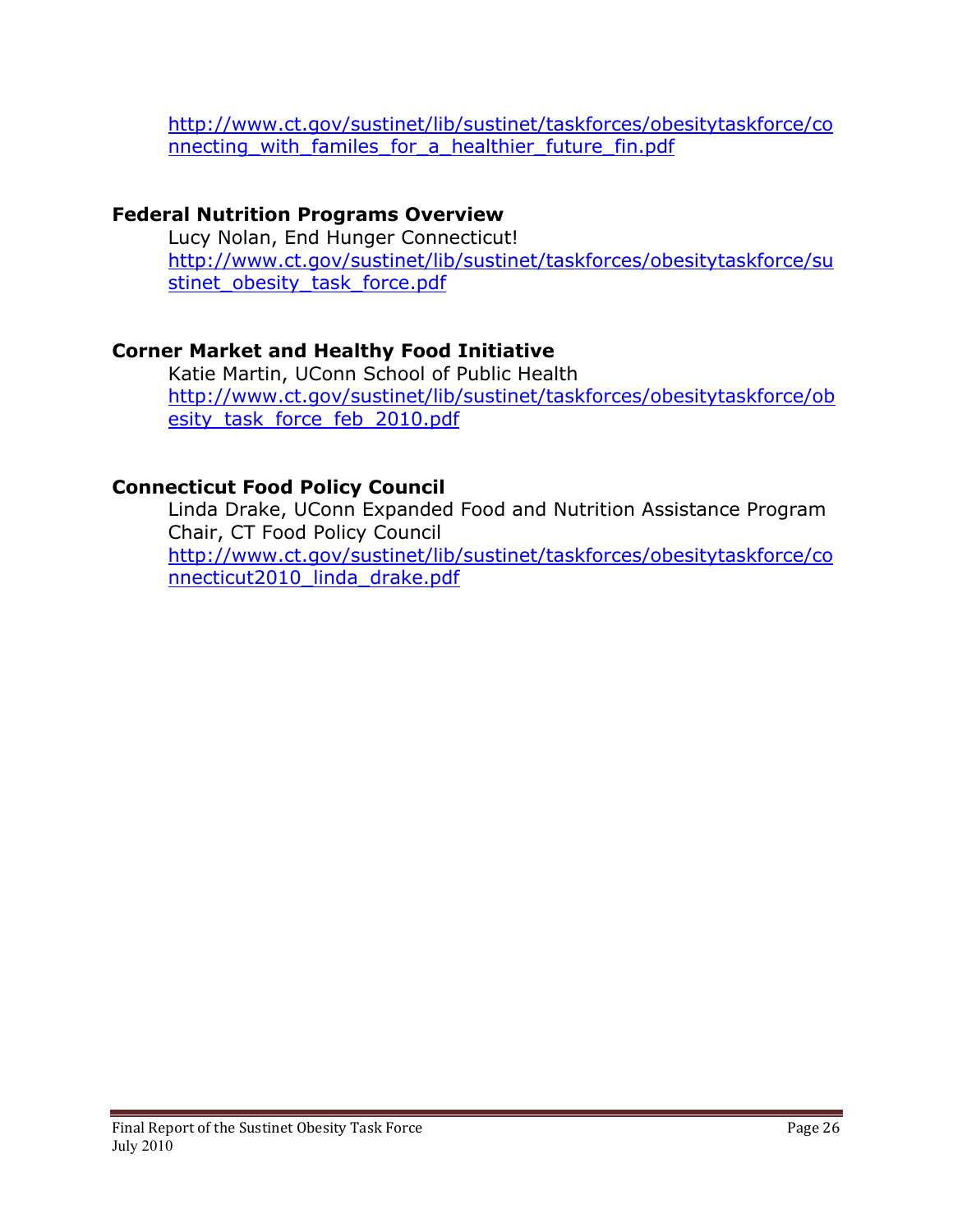#### **Appendix B Comparison of a Program to a Policy**

| <b>Program</b>                   | <b>Policy</b>                                                         |
|----------------------------------|-----------------------------------------------------------------------|
| One time                         | Permanent (as long as law isn't<br>overturned)                        |
| Limited reach                    | Universal reach to everyone                                           |
| Experimental, not evaluated      | Evidence-based                                                        |
|                                  | Can have ripple effect-local becomes<br>state law becomes federal     |
| Doesn't provide default change   | Creates optimal default                                               |
| Focus on personal responsibility | Focus on environmental change                                         |
| Medical model                    | Public health model, prevention                                       |
| Easier buy-in, feel-good         | Political, controversial                                              |
| Not sustainable                  | Sustainable? Unfunded mandate?                                        |
| More immediate results           | May take years to establish                                           |
| Often less political             | May challenge societal values of<br>individual freedom, e.g. soda tax |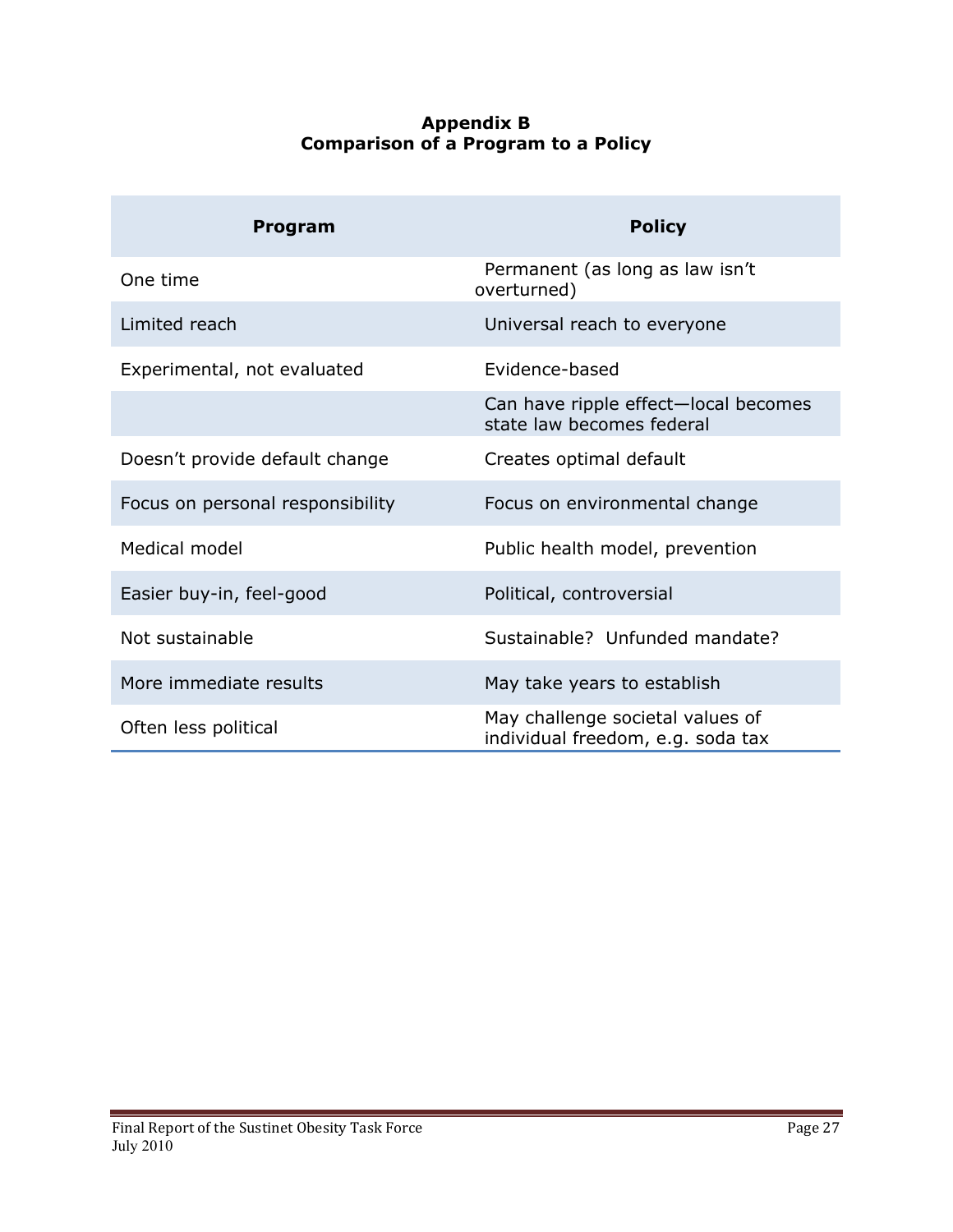## **Appendix C:**

**Recommendations from 2008 Statewide Forum.**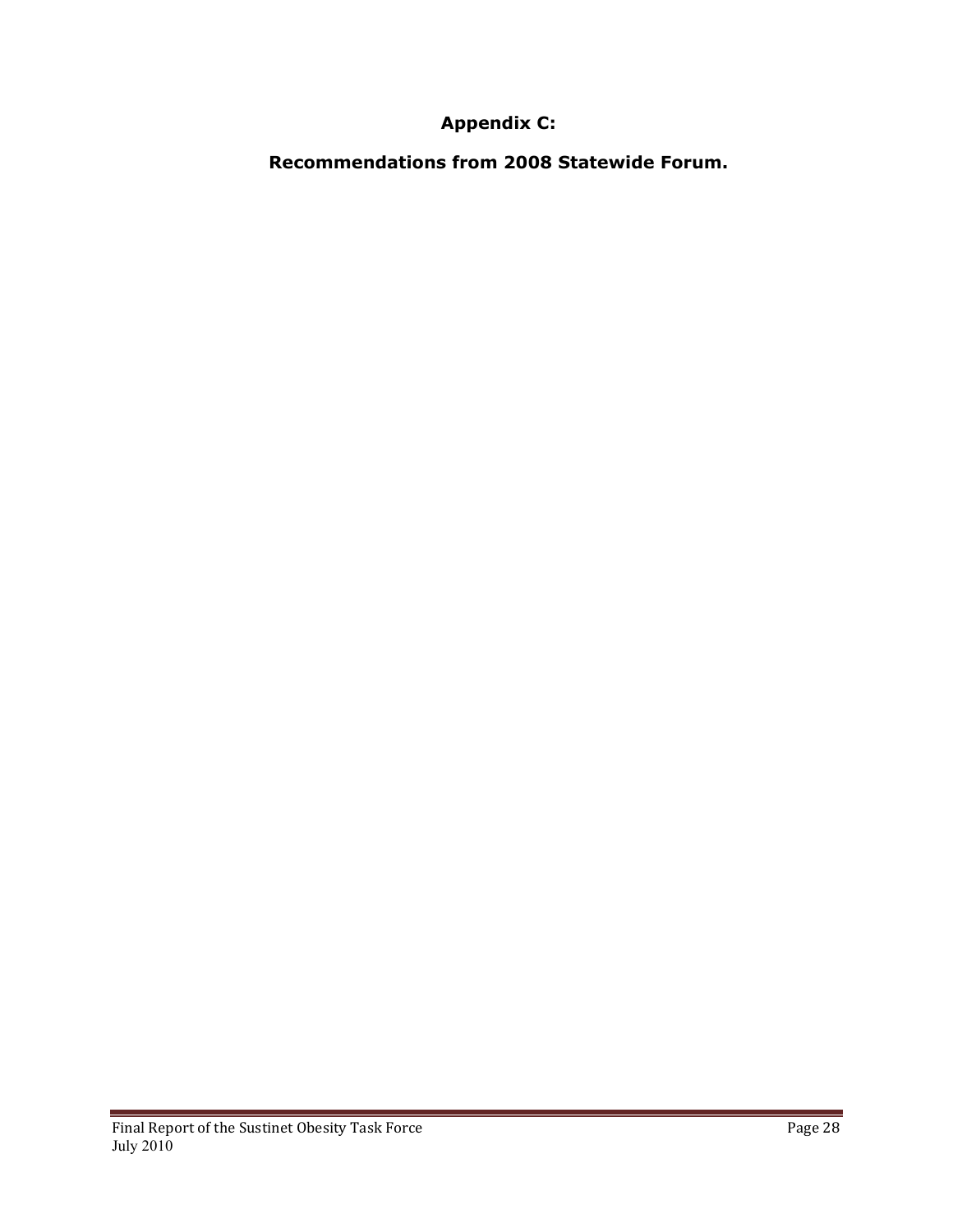#### **Endnotes**

 $\overline{a}$ i Centers for Disease Control and Prevention (CDC). Behavioral Risk Factor Surveillance System Survey Data. Atlanta, Georgia: U.S. Department of Health and Human Services, Centers for Disease Control and Prevention, 1995-2008. Available at http://apps.nccd.cdc.gov/brfss/.

 $i$ <sup>ii</sup> Id.

iii Id.

iv Trust for America's Health (TFAH) and the Robert Wood Johnson Foundation (RWJF), F as in Fat: How Obesity Threatens America's Future 2010, Washington, DC, June 29, 2010

http://healthyamericans.org/reports/obesity2010/release.php?stateid=CT v Centers for Disease Control and Prevention (CDC). YRBSS: Youth Risk Behavior Surveillance System. Atlanta, Georgia: U.S. Department of Health and Human Services, Centers for Disease Control and Prevention, 1999-2007 http://www.cdc.gov/HealthyYouth/yrbs/index.htm.

vi Finkelstein E, Fiebelkorn I, Wang G. 2004. State-level estimates of annual medical expenditures attributable to obesity". Obesity Research 12(1):18-24.

vii Finkelstein E, Fiebelkorn I, Wang G. 2004. "State-level estimates of annual medical expenditures attributable to obesity." Obesity Research 12(1):18-24.

viii Swinburn, B., Sacks, G., and Ravussin, E. 2009. Increased food energy supply is more than sufficient to explain the US epidemic of obesity. American Journal of Clinical Nutrition.

 $i<sup>x</sup>$  Centers for Disease Control and Prevention. Physical Activity, Physical Education, and Academic Performance: A Review of the Literature. Atlanta, GA: U.S. Department of Health and Human Services; 2010.

x USDA Food and Nutrition Service. Supplemental Nutrition Assistance Program. Annual state level data. Persons participating and average monthly benefits. Available at http://www.fns.usda.gov/pd/snapmain.htm.

xi USDA Food and Nutrition Service. WIC Program. Annual state level data. Total participation and food costs. Available at http://www.fns.usda.gov/pd/wicmain.htm. xii Food and Nutrition Service, USDA WIC Farmers' Market Nutrition Program (FMNP). http://www.fns.usda.gov/wic/FMNP/FMNP2008.htm

xiii Connecticut Department of Social Services. A list of farmers' markets in CT accepting EBT/SNAP benefits is available at:

http://www.ct.gov/dss/cwp/view.asp?a=2345&q=315396

<sup>xiv</sup> Food Research and Action Center's 2009 School Breakfast Report Card, http://www.frac.org/pdf/breakfast09.pdf

xv www.endhungerct.org

xvi http://www.sde.ct.gov/sde/LIB/sde/pdf/deps/Nutrition/SFSP/SFSP\_Report.pdf

<sup>xvii</sup> Wansink, B. Mindless Eating.<br><sup>xviii</sup> Austin SB, Field AE, Wiecha J, Peterson KE, Gortmaker SL. The impact of a school-based obesity prevention trial on disordered weight-control behaviors in early adolescent girls. Arch Pediatr Adolesc Med. 2005;159(3):225-230; Austin SB, Kim J, Wiecha J, Troped PJ, Feldman HA, Peterson KE. School-based overweight preventive intervention lowers incidence of disordered weight-control behaviors in